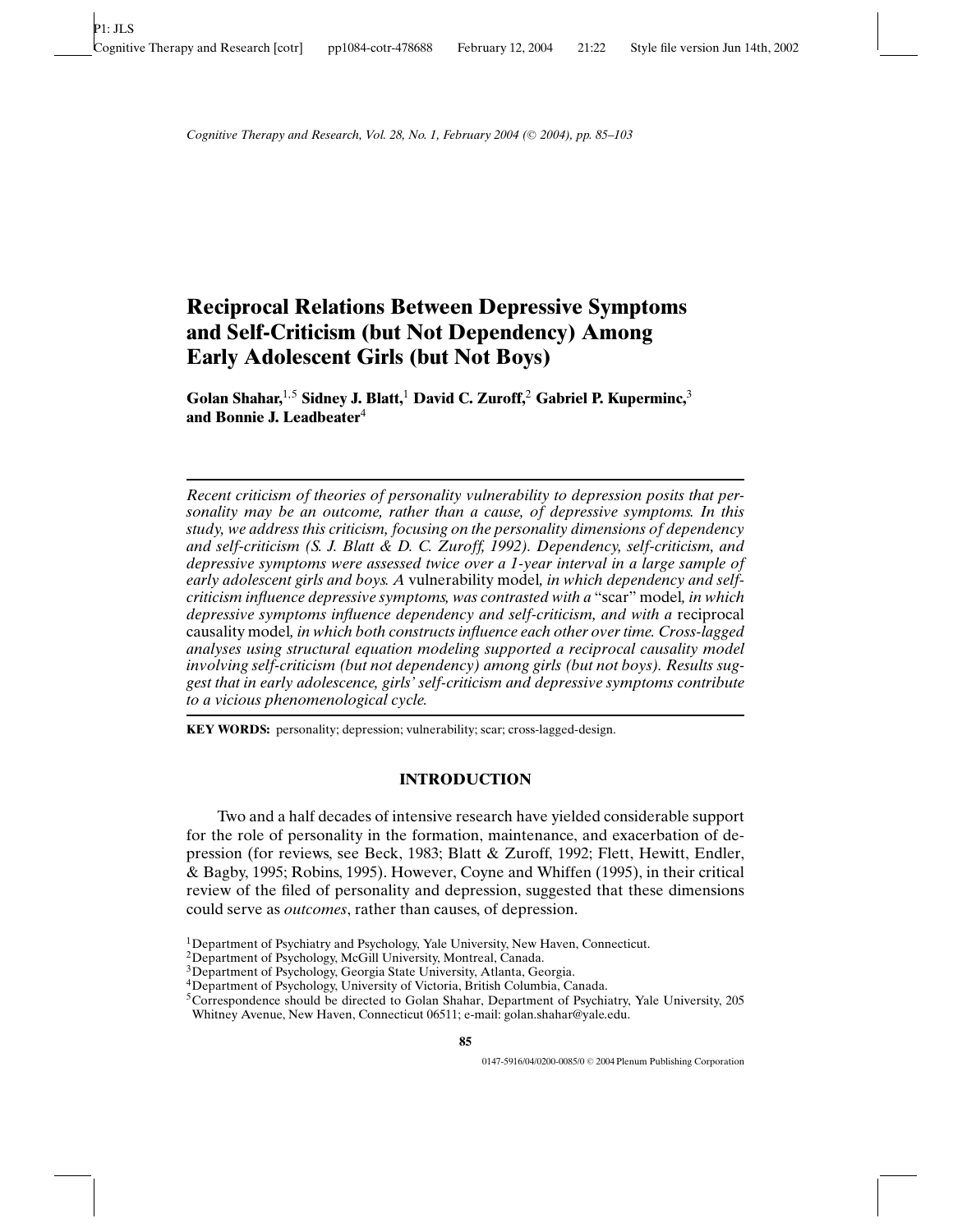In this paper, we address this controversy by examining three models of the possible relations between personality and depression. The first, the *vulnerability model*, predicts that personality influences depression. The second, the *"scar" model*, predicts that depression influences personality. The third, the *reciprocal causality model*, integrates the vulnerability and "scar" model by postulating reciprocal relations between personality and depression over time. Below we elaborate on the three models and the way they were compared in this study.

# **The Vulnerability Model**

Personality has been traditionally conceptualized as a diathesis for depressive disorders (Monroe  $\&$  Simons, 1991), particularly vis-à-vis its interaction with stressful life events. Individuals, constrained by their personality vulnerabilities, were expected to experience depression in reaction to disruptive life experiences (Brown & Harris, 1978). This stress-diathesis model (Monroe & Simons, 1991) has dominated research on personality and depression in the last two and a half decades (see review by Coyne & Whiffen, 1995).

The introduction of the constructs of sociotropy and autonomy (Beck, 1983) and dependency and self-criticism (Blatt, 1974; Blatt, D'Afflitti, & Quinlan, 1976; Blatt & Zuroff, 1992) as personality dimensions of vulnerability enabled the formulation of the "congruency hypothesis" (Hammen, Marks, Mayol, & DeMayo, 1985; Zuroff & Mongrain, 1987). This hypothesis includes precise predictions of interactions between personality and life events. That is, individuals with extreme tendencies of dependency or sociotropy are expected to experience depressive symptoms only when their major concerns (i.e., maintaining close and protective interpersonal relations) are threatened by interpersonal stressful events (e.g., rejections, confrontations, abandonment, and loss). Similarly, individuals with extreme self-criticism or autonomy are expected to experience depressive symptoms only when their principal concerns (i.e., obtaining differentiation via achievement and power) are threatened by failure-related events (e.g., exam failure, being laid-off). However, despite the testability and common-sense appeal of this hypothesis, only partial empirical support has been obtained. Although most studies demonstrated the specific vulnerability of dependency or sociotropy to interpersonal events, equivalent specific vulnerability of self-criticism or autonomy to failure-related stress has rarely been demonstrated (e.g., Bartelstone & Trull, 1995; for reviews, see Blatt & Zuroff, 1992; Coyne & Whiffen, 1995; Flett et al., 1995; Robins, 1995).

As a consequence of this partial support for the congruency hypothesis, researchers began to focus on a "main-effect" rather than on an interactive/ stress-diathesis effect of dependency/sociotropy and self-criticism/autonomy on depression. Specifically, researchers have begun to examine action models of vulnerability whereby the "main effect" of personality (i.e., dependency/sociotropy and self-criticism/autonomy) on depression is mediated, rather than moderated, by life events (Priel & Shahar, 2000; Shahar & Priel, 2003; Zuroff, 1992). Thus, in a series of studies, several investigators (e.g., Zuroff, Dunkley, Shahar, and their respective colleagues) have shown that individuals with elevated self-criticism, and in some instances with elevated dependency, generate stressful life events, which in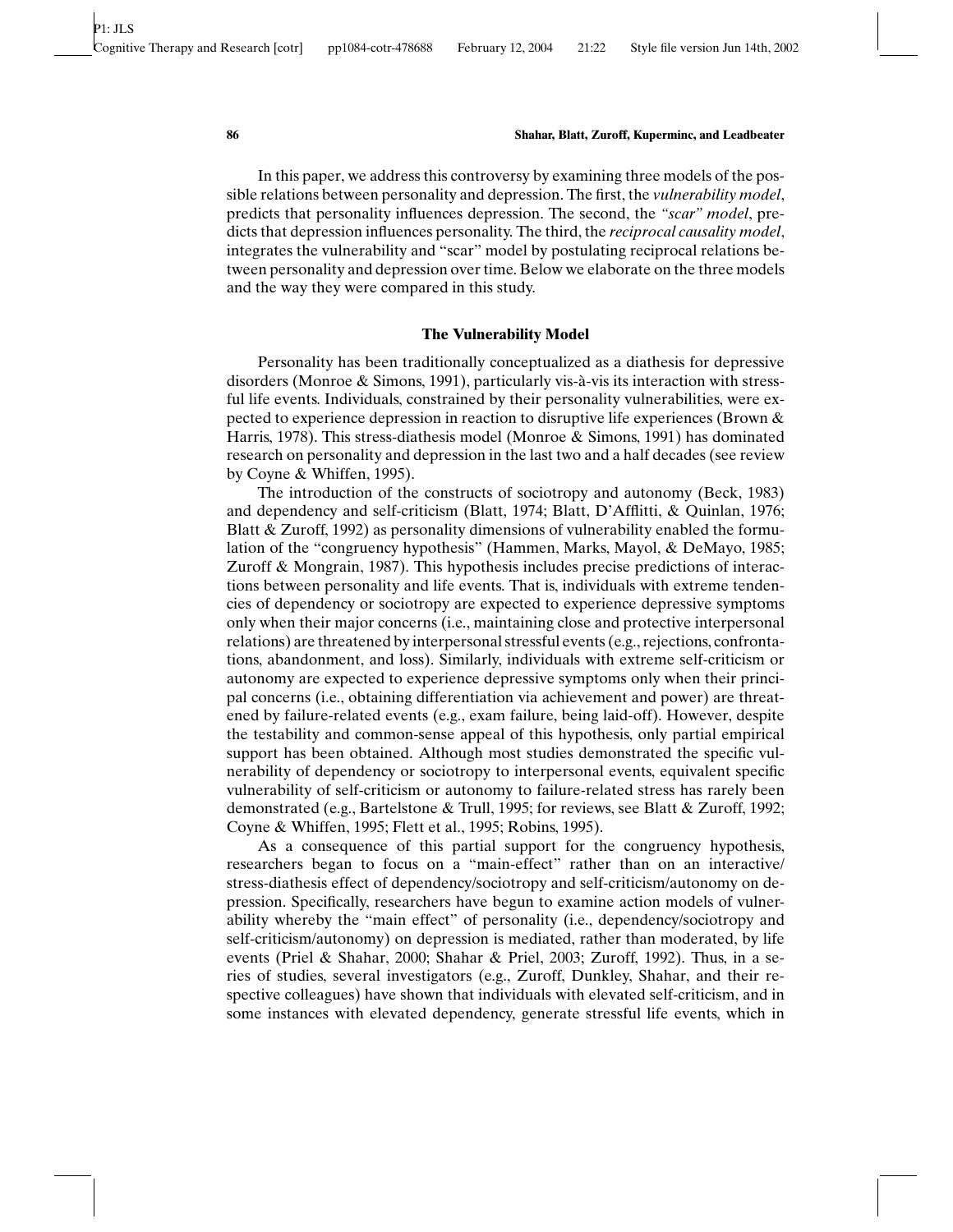turn increase their depression (Dunkley, & Blankstein, 2000; Dunkley, Blanskstein, Halsall, Williams, & Winkworth, 2000; Mongrain & Zuroff, 1994; Priel & Shahar, 2000; Shahar & Priel, 2003).

#### **The "Scar" Model**

Coyne and colleagues (Coyne & Calarco, 1995; Coyne, Gallo, Klinkman, & Calarco, 1998; Coyne & Whiffen, 1995) argued that dependency/sociotropy and selfcriticism/autonomy serve as outcomes, rather than vulnerability factors, of depression. Specifically, depression was hypothesized by Coyne and colleagues to increase individuals' perception of being dependent on others (Coyne & Whiffen, 1995) and/or to reduce their self-confidence (Coyne et al., 1998; Coyne & Calarco, 1995), thus resulting in individuals' reporting elevated levels of dependency/sociotropy and selfcriticism/autonomy. This point is intimately tied to Coyne and colleagues' earlier criticism of cognitive models of depression (Coyne, 1994; Coyne & Gotlib, 1983, 1986) in which the authors call for considering cognition as an outcome, rather than as a cause, of depression (Coyne & Gotlib, 1983, 1986; but see rejoinders by Segal & Shaw, 1986a, 1986b).

The argument put forth by Coyne and colleagues can be linked to the more general "scar" hypothesis (Rhode, Lewinsohn, & Seeley, 1990), according to which personality changes result from depression similar to the way a scar evolves around a wound. The potentially devastating effects of depressive symptoms, or of a fullblown depressive episode (Coyne et al., 1998; Coyne & Calarco, 1995), seem unlikely to leave individuals' personality untouched. Yet empirical research addressing the "scar" hypothesis is scarce, and the initial evidence for its support, while encouraging, is sparse.

Rhode et al. (1990) investigated a community sample with a mean age somewhat higher than that of the modal depressed patient and demonstrated that a depressive episode predicted a decrease of participants' interpersonal skills. Santor, Bagby, and Joffe (1997), studied patients who received pharmacological treatment for depression, and reported that changes in patients' depressive symptoms predicted changes in patients' neuroticism and extraversion. Davila, Burge, and Hammen, (1997), studied the transition of women from adolescence to young adulthood and found that an episode of depression during adolescence lowered the likelihood of women's developing secure attachments during young adulthood. Salmala-Aro and Nurmi (1996), investigating a relatively large group ( $N = 256$ ) of Finish undergraduates over a period of two years, hypothesized reciprocal relations between depressive symptoms and these young adults' appraisal of personal projects. Their findings were consistent with a "scar" hypothesis, whereby participants' elevated levels of depressive symptoms at Time 1 predicted a decrease in their positive appraisal of personal projects. Finally, Coyne and colleagues (Coyne et al., 1998; Coyne & Calarco, 1995), conducting a qualitative study and two surveys of depressed patients, found considerable phenomenological change following an episode of depression, including lack of energy, difficulties in managing burdens on others, increased need to impose limitations and maintain a balance in life, increased fear of taking risks, and sense of stigma. Nevertheless, because these studies were cross-sectional, it is unclear whether these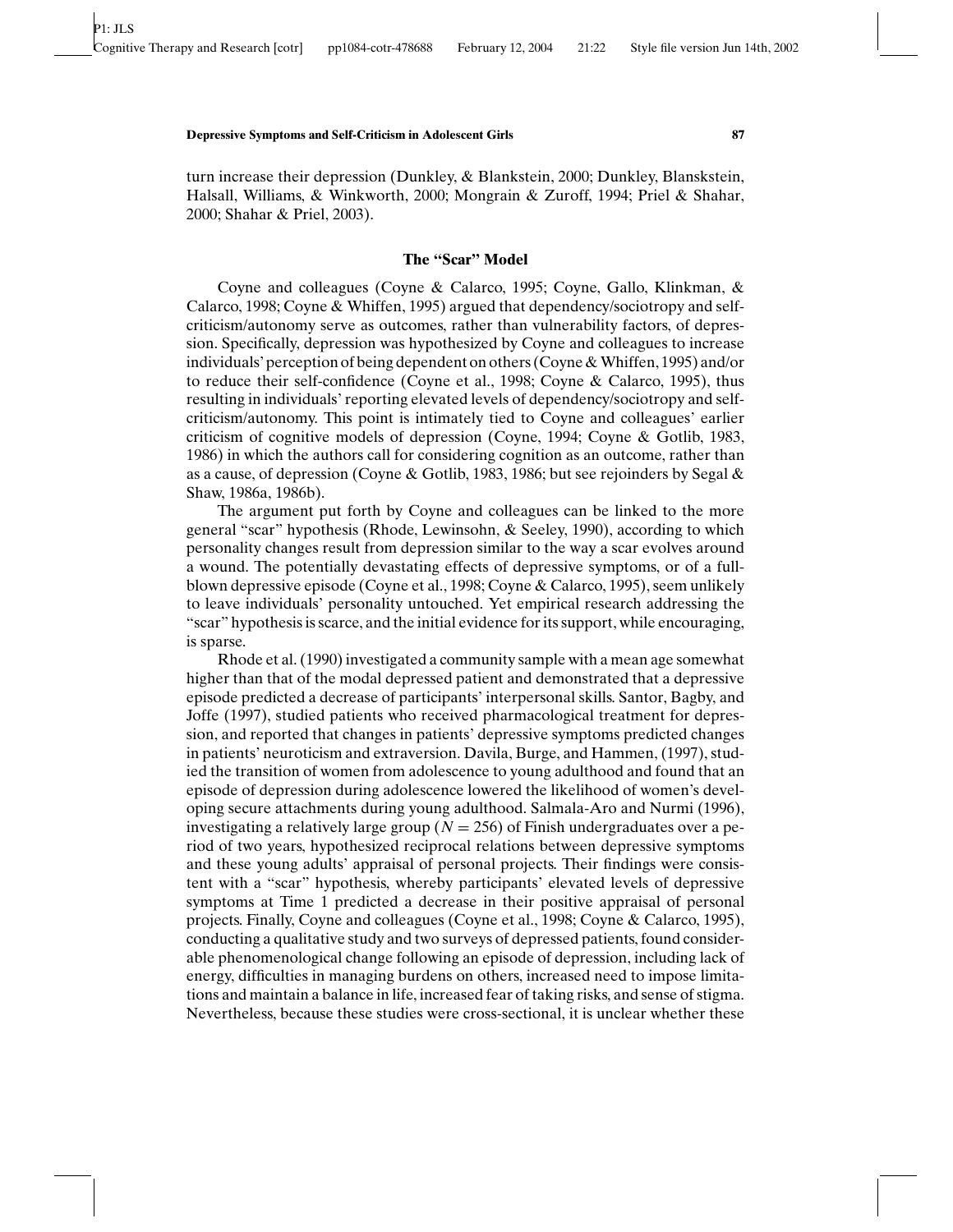retrospectively reported changes refer to stable personality traits or to more transient mood states or transient functional capacities. This highlights the importance of examining the "scar" model with constructs such as dependency and self-criticism, which are not only the most well-researched constructs in the field of personality and depression (Coyne & Whiffen, 1995; Robins, 1995), but were also demonstrated to be stable personality traits rather than mood states (Zuroff, Blatt, Sanislow, Bondi, & Pilkonis, 1999).

# **The Reciprocal-Causality Model**

It is important to note that the vulnerability and "scar" models are not mutually exclusive, because personality and depressive symptoms might be reciprocally related. For instance, whereas dependency/sociotropy and self-criticism/autonomy can lead to depression, depression can also exacerbate, or attenuate, the withinparticipant levels of these personality dimensions over time. The mechanisms accounting for the effect of dependency/sociotorpy and self-criticism/autonomy on depression were described above and include either activation of vulnerability by life stress (Zuroff & Mongrain, 1987), or a generation of life stress, which in turn leads to depression (e.g., Priel & Shahar, 2000). The mechanisms for the effect of depression on dependency and self-criticism are largely unexplored, but they can be inferred from the literature. For instance, the effect of depressive symptoms on the self might be cognitively mediated. Experiencing depressed mood may increase individuals' self-focused attention (Salovey, 1992), particularly as it is directed to one's shortcomings (Nolen-Hoeksema, 1990), consequently decreasing self-confidence and increasing self-doubt. Similarly, depression might prompt individuals to seek reassurance from significant others (Coyne, 1976a; Joiner, Coyne, & Blalock, 1998), a behavior that is consistent with theoretical descriptions of the dependent personality (Bornstein, 1995).

To the best of our knowledge, a full-fledged examination of the reciprocal causality model has not been conducted. However, encouraging evidence was obtained in a study conducted by Zuroff, Igreja, and Mongrain (1990). The authors followed 46 undergraduate females over a 12-month period. Measures of dependency, selfcriticism, and depressive symptoms were administered at baseline and 12 months later. Regression analyses revealed that dependency and self-criticism did not predict subsequent depressive symptoms, as measured by the Beck Depression Inventory (BDI; Beck, 1967). However, dependency and self-criticism did predict congruent depressed mood. Specifically, dependency predicted anaclitic depressed mood (i.e., mood centered on loneliness and rejection), whereas self-criticism predicted introjective depressed mood (i.e., mood centered on guilt and self-criticism). Moreover, BDI depressive symptoms at Time 1 tended to predict Time 2 self-criticism,  $F(1, 42) = 3.8$ ,  $p < .06$ . Because of the various limitations acknowledged by the authors (i.e., modest sample size that was restricted to college student women, considerable attrition, Zuroff, Igreja et al., 1990), they concluded that these findings should be interpreted with caution. However, as pointed out by the authors, "This result hints at the existence of a reciprocal relation between depressed affect and self-criticism; further research into more complex causal models of vulnerability may be warranted"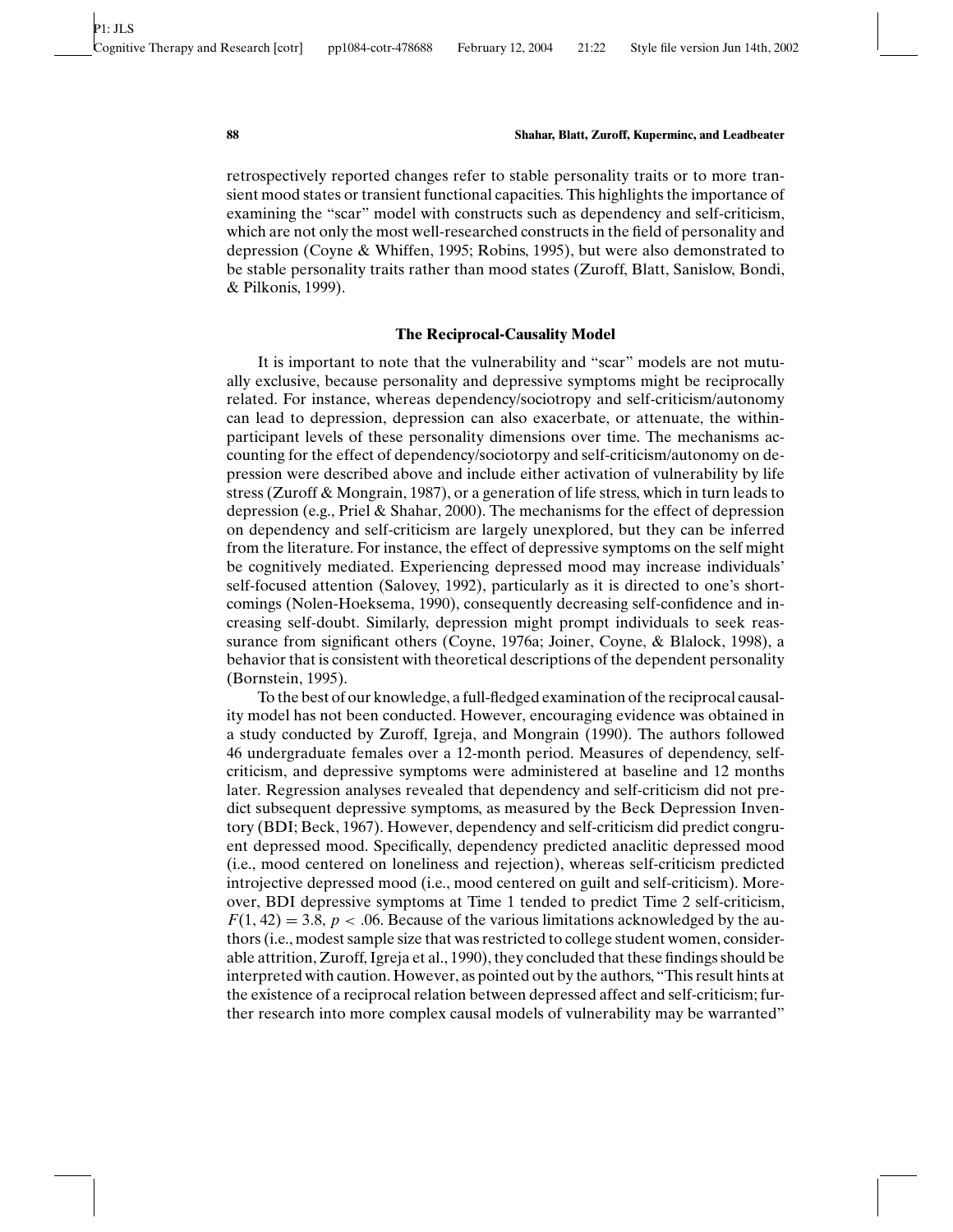(Zuroff, Igreja, et al., 1990, p. 323). These findings paved the way to the present investigation.

# **This Study**

We compared the vulnerability, "scar," and reciprocal-causality models utilizing data from the White Plains Project (Leadbeater, Kuperminc, Blatt, & Herzog, 1999), in a large sample of early adolescent girls and boys (i.e., in 6th and 7th grades) who were evaluated over a 1-year interval. An extensive protocol of questionnaires was administered to assess the personality dimensions of dependency and self-criticism, as measured by the Depressive Experiences Questionnaire for Adolescents (DEQ-A; Blatt, Schaffer, Bers, & Quinlan, 1992), as well as self-concept, symptoms, stressful life events, and interpersonal relations with parents and peers. This protocol was administered twice over a 1-year period in a cross-lagged, longitudinal design.

A cross-lagged longitudinal design is frequently applied in nonexperimental studies to compare rival hypotheses regarding causal relations between variables (Hays, Marshall, Wang, & Sherbourne, 1994; Marmor & Montemayor, 1977). The principal characteristic of this research design is the measurement of two or more variables, two or more times. This multivariate, multiwave measurement yields estimates of *synchronous relations* (i.e., the association between the target variables at each point in time), *stability effects* (i.e., the prediction of a variable by its previous levels), and, most importantly, *cross-lagged effects*. These latter effects refer to the prediction of one or more variables by other variables that have been measured previously, controlling for the baseline level of the predicted variable (i.e., controlling for stability effects).

In this study, dependency, self-criticism, and depressive symptoms were all assessed twice, allowing for the estimation of synchronous, stability, and cross-lagged effects among these variables. Our focus was on the cross-lagged effects, which are differentially predicted by each of the theoretical models described above. Thus, *according to the vulnerability model*, dependency and self-criticism at Time 1 should predict depressive symptoms at Time 2, controlling for depressive symptoms at Time 1. In contrast, *according to the "scar" model*, depressive symptoms should predict both dependency and self-criticism at Time 2, controlling for dependency and self-criticism at Time 1. Finally, *according to the reciprocal-causality model*, both cross-lagged effects (i.e., one leading from Time 1 personality to Time 2 depressive symptoms, and the other leading from Time 1 depressive symptoms to Time 2 personality) should be statistically significant. In testing these three theoretical models, we explored a possibility that the relations between self-criticism and depressive symptoms vary as a function of participants' gender.

### **METHOD**

# **Participants**

Participants were 230 adolescent girls and 230 adolescent boys in 6th and 7th grades (aged 11–14 years) in a public middle school in an urban setting. The sample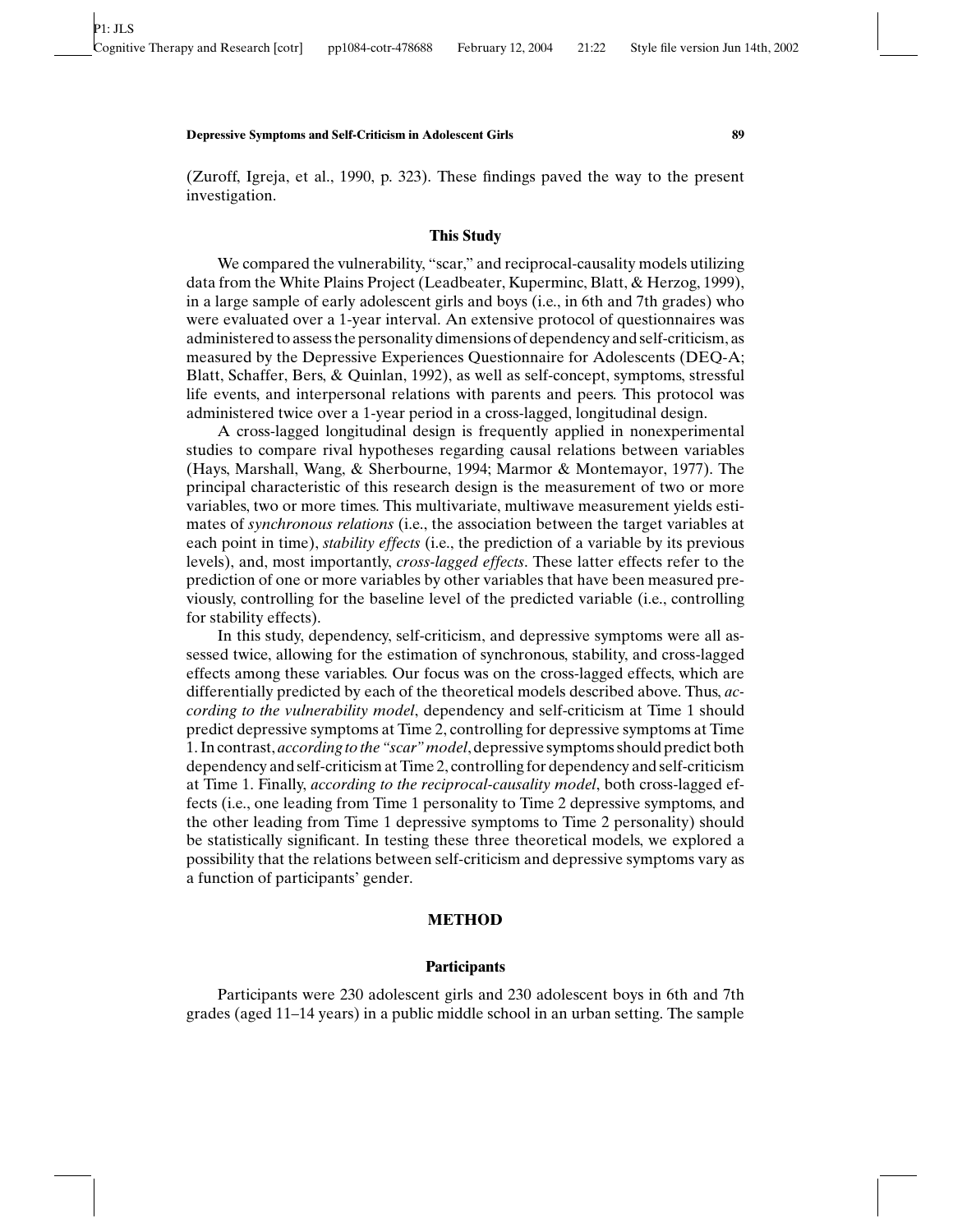included 50% non-Hispanic Whites, 21% African American, 26% Hispanic, and 2.6% Asian students. Thirty-eight percent of the students were eligible to receive free or reduced-price lunches. The majority of the adolescents (78%) lived with two parents, 20% lived with one parent, and 2% lived with other parents or guardians (see detailed description of this sample in Leadbeater et al., 1999).

## **Measures**

The extensive protocol included assessments of adolescents' personality and self-concept, depressive symptoms, internalizing and externalizing symptoms, stressful life events, and quality of relations with peers, parents, and school performance. From this extensive protocol we selected two instruments that were particular pertinent to our hypotheses. These were the Depressive Experience Questionnaire for Adolescents (DEQ-A, Blatt et al., 1992) and the Beck Depression Inventory (BDI, Beck, 1967).

The DEQ-A (Blatt et al., 1992), a 66-item questionnaire developed for participants ranging from early (age 12) to late adolescence, on the basis of the adult version of the Depressive Experiences Questionnaire (DEQ, Blatt et al., 1976). Three factor scores have been consistently identified in adults, college students, and adolescents: (a) *Dependency* assesses needs for obtaining and maintaining close, nurturing and protective interpersonal relations (e.g., "without the support of others who are close to me, I would be helpless"), (b) *Self-criticism* taps tendencies of setting high selfstandards and engaging in a critical stance towards the self when these standards are perceived as unmet (e.g., "If I fail to live up to expectations, I feel unworthy"), (c) *Efficacy* reflects feelings of strength and self-confidence. Responses to the DEQ-A are given on a 7-point scale (*strongly agree* to *strongly disagree*). The reliability and validity of these DEQ factors are at acceptable levels (Blatt et al., 1992; Blatt, Hart, Quinlan, Leadbeater, & Auerbach, 1993; Luthar & Blatt, 1995). Consistent with prior research (e.g., Blatt et al., 1992), factor analysis conducted on the DEQ-A in this sample, yielded three primary orthogonal factors (Leadbeater et al., 1999). The dependency and self-criticism factor, but not the efficacy factor, were used in the present paper.

The BDI (Beck, 1967), a 21-item questionnaire, assesses cognitive, behavioral, and somatic symptoms of depression. The reliability and validity of the BDI have been demonstrated in both clinical and nonclinical samples (e.g., Beck, Steer, & Garbin, 1988), including a sample of adolescents (Beck, Carlson, Russell, & Brownfield, 1987). A BDI item assessing loss of interest in sex was omitted for this middle school sample because it was developmentally inappropriate.

#### **Procedure**

Data were collected in two assessments, one in January 1995 and the other in January 1996. In each year, \$10 was donated to the school's student activity fund on behalf of each participating student. Participants were also treated to snacks at the end of the assessment day. Questionnaires were group administered in classroom settings of 20–25 students. A member of the research team introduced the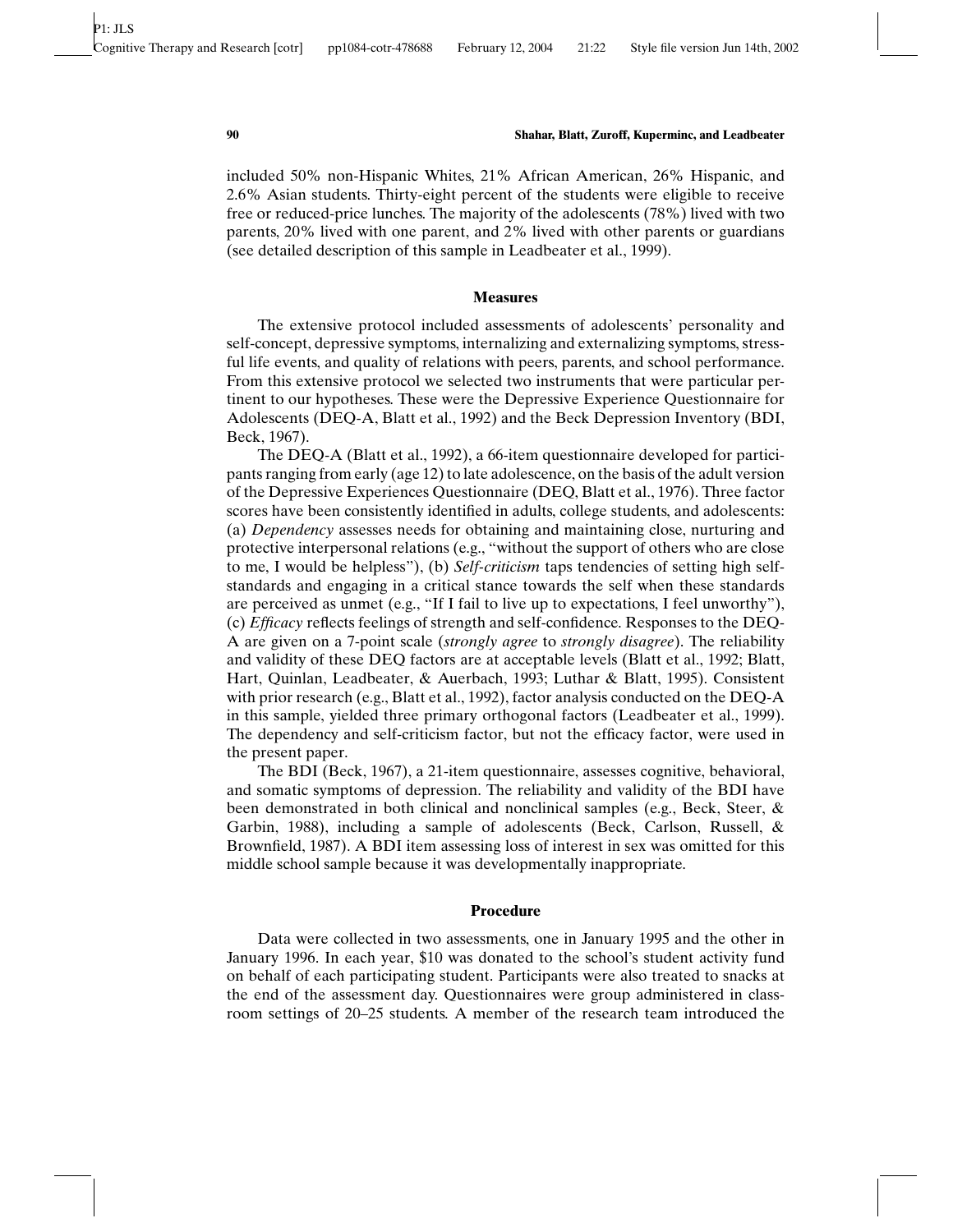questionnaires, and each item was read aloud by teachers. A Spanish version was administered in separate bilingual sessions for students who requested it. Special education students were tested in separate sessions and were allowed extra time.

In this study, we based our statistical analyses on the conservative case-wise deletion of missing values procedure (i.e., participants who did not have information on both the DEQ and BDI were omitted from the analyses). Consequently, analyses were conducted on 228 girls and 224 boys. The ethnic makeup of this analyzed sample was identical to that of the overall sample—50% were non-Hispanic Whites, 20.8% were African American, 26.8% were Hispanic, and 2.4% were Asian.

## **RESULTS**

# **Analytic Approach**

Our hypotheses were examined using Structural Equation Modeling (SEM, Hoyle & Smith, 1994). As proposed by Hays et al. (1994), SEM may be the analytic procedure of choice when examining cross-lagged effects. The specified crosslagged model was examined simultaneously among girls and boys (i.e., a multigroup cross-lagged structural equation model). This model is presented in Fig. 1.

As shown in Fig. 1, *synchronous relations* are assessed at both Time 1 (i.e, the double-headed arrows among the variables) and Time 2 (i.e, the double-headed arrows between the "disturbances": the parts of the variance in the variables that are not explained by the model). Likewise, the paths leading from variables at Time 1 to their Time 2 respective levels estimate *stability effects*. Finally, the paths leading from Time 1 dependency and self-criticism to Time 2 depressive symptoms, and from Time 1 depressive symptoms to Time 2 dependency and self-criticism, estimate the *crosslagged effects*. The model was simultaneously run among boys and girls, enabling us to examine the moderating effect of gender on the relations between dependency and self-criticism, and depressive symptoms.<sup>6</sup>

Two additional central features are included in Fig. 1. The first is that the correlations between dependency and self-criticism, and the correlations between their "disturbances" (their residual variance) are fixed at zero. This constraint is enabled by deriving scores of dependency and self-criticism scores using principal component analysis, a procedure that forces factor scores to be orthogonal. The second feature is the lack of cross-lagged effects between dependency and self-criticism. These effects are not presented because this theory lacks predictions as to the effect of one dimension on the other during early adolescence.<sup>7</sup>

 ${}^{6}$ In multigroup SEM, although different parameters are reported for each group—only a single SEM analysis is conducted. Specifically, in this single analysis, parameters are estimated separately, but simultaneously, for each of the groups involved. On the basis of the model specified, a single variance/covariance matrix is derived, and is compared to the actual variance/covariance matrix that describes the relations between the variable. Such a comparison serves as a basis for many fit indices, including those used here.

<sup>7</sup>Correlations between the "disturbances" were specified following Hays et al. (1994). These correlations capture common variance of self-criticism and depressive symptoms at Time 2, which is not related to self-criticism and depressive symptoms at Time 1. An example for one possible source of such common variance is method variance. Both constructs were assessed via self-report measures.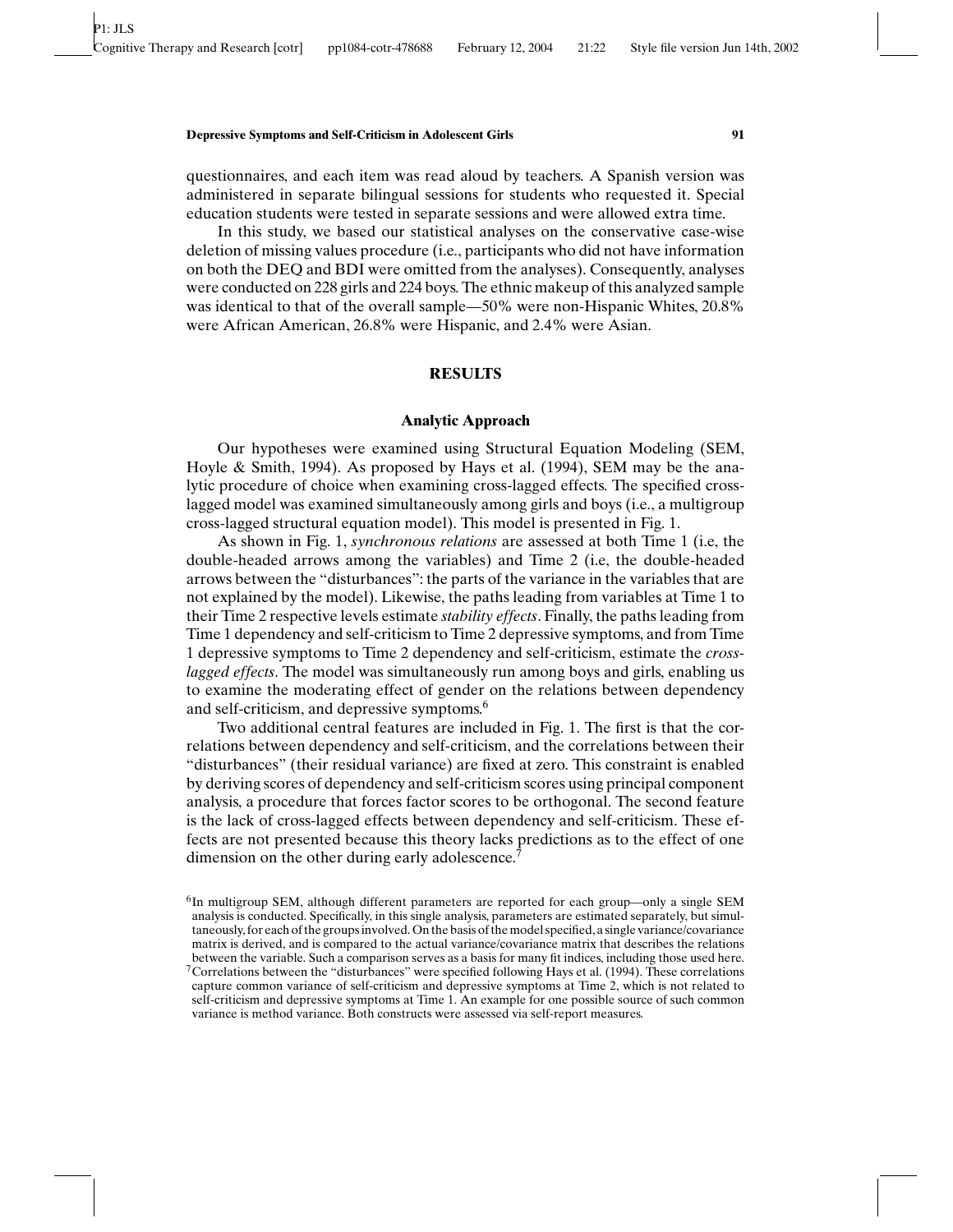

Note: DEQ-DP = Dependency factor of the Depressive Experiences Questionnaire; DEQ-

 $SC = Self-criticism factor of the Depressive Experiences Questionnaire; BDI = Beck$ 

Depression Inventory.

**Fig. 1.** The conceptual multigroup cross-lagged structural equation model.

Analyses were conducted using the AMOS 4.01 program (Arbuckle, 1999), based on the Maximum Likelihood (ML) estimation procedure. The following indices were selected to evaluate model fit: the chi-square index (low and preferably nonsignificant chi-square values reflect an adequate model fit), the Bentler–Bonett Nonnormed Fit Index (NNFI, Bentler & Bonett, 1980) which is represented in AMOS by the Tucker–Lewis Indicator (TLI, values higher than .90 represent acceptable model fit), and the Root-Mean-Square of Approximation (RMSEA, Steiger, 1980; values of .05 and lower represent acceptable model fit).

To formally compare the vulnerability, "scar," and reciprocal causality theoretical models, we conducted nested-model comparisons using SEM. The model presented in Fig. 1 is consistent with the theoretical "reciprocal causality model" because it includes paths leading from Time 1 self-criticism to Time 2 depressive symptoms and from Time 1 depressive symptoms to Time 2 self-criticism. This model was compared with a vulnerability model, in which the paths from Time 1 depressive symptoms to Time 2 self-criticism were omitted, and with a "scar" model, in which the inverse paths from Time 1 self-criticism to Time 2 depressive symptoms were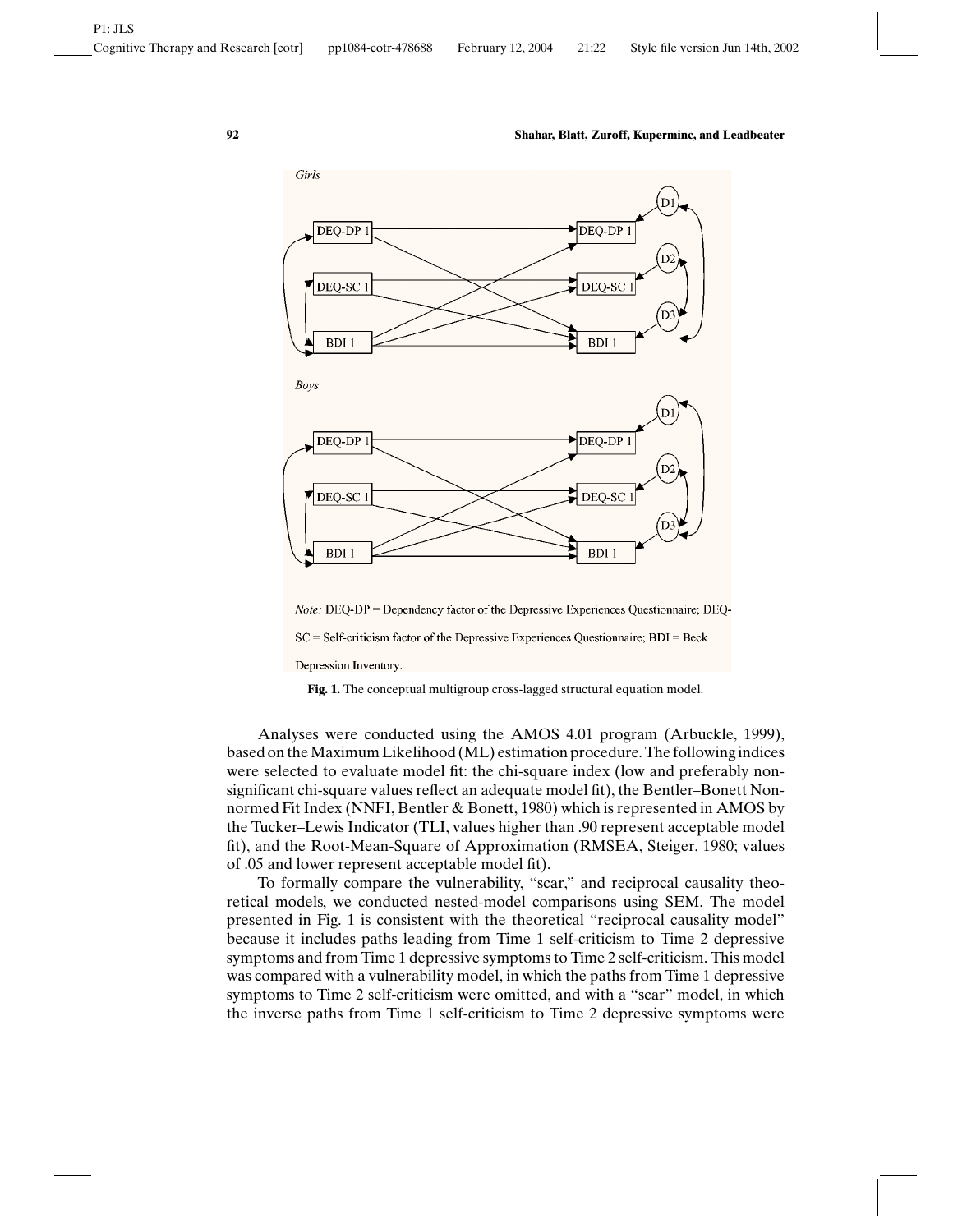omitted. These models were compared using the chi-square fit statistics. Statistically significant chi-square *changes* between the models indicated superiority of fit of one models over another (i.e., models with significantly lower chi-square were deemed superior). Finally, we arrived at the most parsimonious model by focusing on the model with the best fit and omitting nonsignificant paths from this model (Bentler & Mooijaart, 1989).

# **SEM Results**

The correlation matrix that served as basis for all SEM analyses is presented in Table I. This table also includes the means and standard deviations of the study variables. Means, standard deviations and correlations are presented separately for girls and boys. Numbers above the diagonal refer to girls, and numbers below the diagonal refer to boys.

Estimating the model presented in Fig. 1, we found that it fits the data well,  $\chi^2(8) = 12.13$ ,  $p = .145$ ; NNFI = 0.97; RMSEA = 0.03. The following *synchronous relations* were found. *Among girls*, Time 1 BDI correlated modestly with Time 1 dependency,  $r = .22$ , *Critical Ratio* (*C.R.*) = 3.29,  $p = .001$ , and with Time 1 selfcriticism,  $r = .27$ , C.R. = 3.98,  $p < .01$ . Time 2 disturbance of BDI (i.e., the variance of BDI that is not predicted by the paths in the model) was nonsignificantly correlated with Time 2 disturbance of dependency,  $r = .05$ ,  $C.R. = .75$ , *ns*. In contrast, the Time 2 "disturbances" of BDI and self-criticism were correlated,  $r = .34$ ,  $C.R. = 4.87$ ,  $p <$ .001. *Among boys*, Time 1 BDI correlated significantly with Time 1 self-criticism,  $r =$ .33, *C*.*R*. = 4.70,  $p < .001$ , but not with Time 1 dependency,  $r = .02$ , *C*.*R*. = .37, *ns*. Time 2 disturbance of BDI correlated significantly with both Time 2 "disturbances" of self-criticism,  $r = .19$ ,  $C.R. = 2.82$ ,  $p < .01$ , and dependency,  $r = .16$ ,  $C.R. = 2.40$ ,  $p < .05$ .

With respect to *stability effects*, Time 1 dependency, self-criticism and depressive symptoms significantly predicted Time 2 levels of these variables both among girls,  $\beta = .58$ ,  $C.R. = 10.48$ ,  $p < .001$ ;  $\beta = .53$ ,  $C.R. = 9.87$ ,  $p < .001$ ;  $\beta = .50$ ,  $C.R. =$ 8.90, *p* < .001; for dependency, self-criticism, and depressive symptoms, respectively, and among boys,  $\beta = .48$ ,  $C.R. = 8.18$ ,  $p < .001$ ;  $\beta = .55$ ,  $C.R. = 9.30$ ,  $p < .001$ ;

|                     |         |          |          |         |          | ັ        |         |      |
|---------------------|---------|----------|----------|---------|----------|----------|---------|------|
|                     |         |          | 3        |         |          | 6        | M       | SD   |
| DEO-DP1             |         | .02      | $0.22*$  | $.58**$ | .03      | 0.12     | 0.31    | 0.97 |
| DEO-SC <sub>1</sub> | .02     |          | $0.27**$ | .01     | $.59**$  | $0.36**$ | $-0.07$ | 1.10 |
| BDI <sub>1</sub>    | .02     | $.33***$ |          | .12     | $.36***$ | $0.56**$ | 7.92    | 7.99 |
| DEO-DP <sub>2</sub> | $.48**$ | .02      | 0.04     |         | .07      | 0.11     | 0.07    | 0.97 |
| DEO-SC <sub>2</sub> | .11     | $.55***$ | $0.19*$  | $.18*$  |          | $0.53**$ | $-0.28$ | 0.94 |
| BDI <sub>2</sub>    | .05     | $.17*$   | $0.34**$ | $.19*$  | $.27**$  |          | 8.31    | 8.68 |
| M                   | $-.27$  | .07      | 8.48     | $-.49$  | $-.06$   | 7.25     |         |      |
| SD                  | .95     | .87      | 8.52     | .94     | .82      | 7.36     |         |      |

**Table I.** Means, Standard Deviations, and Intercorrelations Among the Study Variables

*Notes.* Numbers above the diagonal refer to girls; numbers below the diagonal refer to boys.  $DEQ-DP = Dependency factor of the Depressive Experiences Questionnaire; DEQ-SC =$ Self-criticism factor of the Depressive Experiences Questionnaire; BDI = Beck Depression Inventory.

∗ *p* < .01; ∗∗ *p* < .001; two-tailed tests.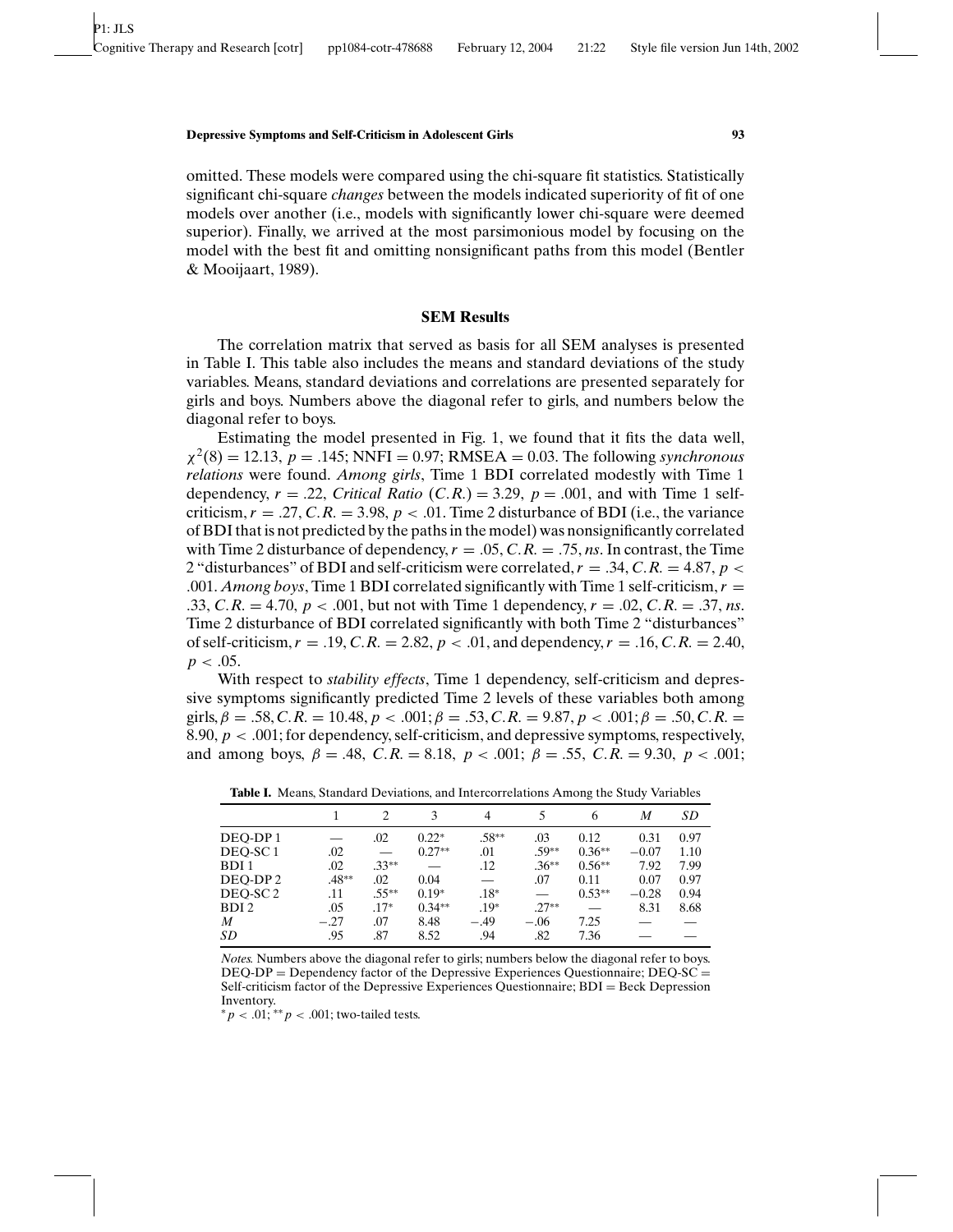$\beta = .31, C.R. = 4.71, p < .001$ ; for dependency, self-criticism, and depressive symptoms, respectively.

However, the focus of our attention was on *the cross-lagged effects*. Among boys, all cross-lagged effects were nonsignificant. Among girls, two statistically significant cross-lagged effects were found: the first leading from Time 1 self-criticism to Time 2 depressive symptoms,  $\beta = .23$ ,  $C.R. = 4.15$ ,  $p < .001$ , and the second leading from Time 1 depressive symptoms to Time 2 self-criticism,  $\beta = .22$ , C.*R.* = 4.02,  $p < .001$ . Both effects were in the positive direction, suggesting that initial elevated levels of self-criticism predicted subsequent elevated levels of depressive symptoms, and vice versa.

Recall that the above SEM model is consistent with the "reciprocal causality" model. We formally compared this model to the vulnerability and "scar" models using a nested-model procedure. First we omitted the path leading from Time 1 depressive symptoms to Time 2 self-criticism and estimated the fit of this model, which corresponds to the vulnerability model. Second, we omitted the path leading from Time 1 self-criticism to Time 2 depressive symptoms and estimated the fit of this model, which corresponds to the "scar" model. Because these paths were found to be nonsignificant among boys, the relevant paths were omitted only among girls. The chi-square level of the reciprocal causality model was compared to the chi-square levels of the vulnerability and "scar" models. A significant difference in chi-square indicates that the fit model with the lower chi-square level is superior in relation to the other models.

As shown in Table II, the fit of the model presented in Fig. 1, which corresponds to the reciprocal causality model for girls, was superior to the fit of the SEM models which correspond to the vulnerability and "scar" models. Specifically, the chi-square level of the reciprocal causality model,  $\chi^2(8) = 12.13$ , was significantly lower than the chi-square level of the vulnerability model,  $\chi^2(9) = 27.75$ ;  $\chi^2$ *change*(1) = 15.62, *p* < .001. Similarly, the chi-square level of the reciprocal causality model was significantly lower than the chi-square level of the "scar" model,  $\chi^2(9) = 28.71$ ;  $\chi^2$ *change*(1) = 16.58,  $p < .001$ .

We arrived at the most parsimonious model (Bentler & Mooijaart, 1989) by focusing on the reciprocal causality model, which manifested the best fit, and omitting nonsignificant paths from these models. *Among girls*, we omitted the nonsignificant correlation between the "disturbances" of Time 2 dependency and Time 2 depressive symptoms. Among boys, we omitted the correlation between Time 1 dependency and Time 1 depressive symptoms, as well as the cross-lagged effects involving self-criticism and depressive symptoms. *Among both boys and girls*, we omitted the

Table II. Fit of the Vulnerability, "scar," Reciprocal Causality, and Most Parsimonious Models

| Model                |                    | df | <b>NNFI</b> | <b>RMSEA</b> |
|----------------------|--------------------|----|-------------|--------------|
| Vulnerability        | $27.75^{b}$        |    | .96         | .07          |
| "Scar"               | $28.71^{b}$        |    | .96         | .07          |
| Reciprocal causality | 12.13 <sup>a</sup> |    | .99         | .03          |
| Most parsimonious    | $13.97^a$          |    | -99         | 02           |

*Note.* Different superscripts reflect a significant  $\chi^2$  change at  $p < .001$ .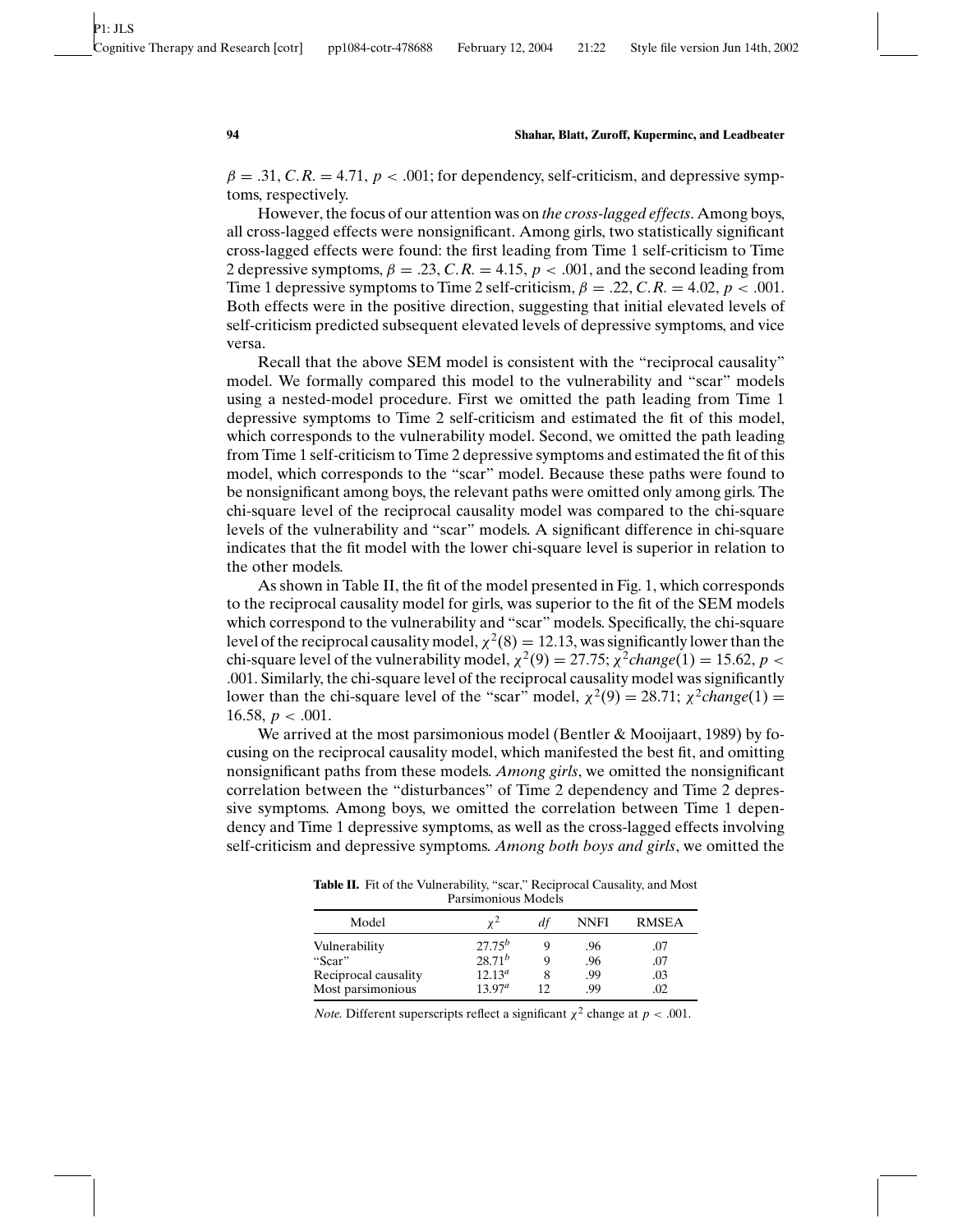cross-lagged effects involving dependency and depressive symptoms. As shown in Table II, the fit of the most parsimonious model was very good,  $\chi^2(12) = 13.97$ ,  $p =$ .302; NNFI = 0.99; RMSEA = 0.02. Moreover, the fit of the most parsimonious model was comparable to the fit of the reciprocal causality model,  $\chi^2$ *change*(1) = 1.83, *ns*, suggesting that the omission of the nonsignificant parameters did not reduce model fit. In Fig. 2 we present the standardized parameters of the most parsimonious model, which we deemed as the final SEM model.

#### **Omission of Self-Denigration Items From the BDI**

We were concerned by the possibility that the cross-lagged effects involving selfcriticism and depressive symptoms among early adolescent girls were confounded by the self-denigration items in the BDI (Imber et al., 1990; Joiner, F. Gencoz, T. Gencoz, Metalsky, & Rudd, 2001). Because these items (e.g., "I feel I am a complete



Notes:

- 1. Numbers are standardized path coefficients. Cross-lagged effects are highlighted.
- 2. DEQ-DP = Dependency factor of the Depressive Experiences Questionnaire; DEQ-SC = Self-criticism factor of the Depressive Experiences Questionnaire; BDI = Beck Depression Inventory.
- 3.  $P \sim 0.01$ , two-tailed tests.

**Fig. 2.** Standardized parameters of the most parsimonious SEM model.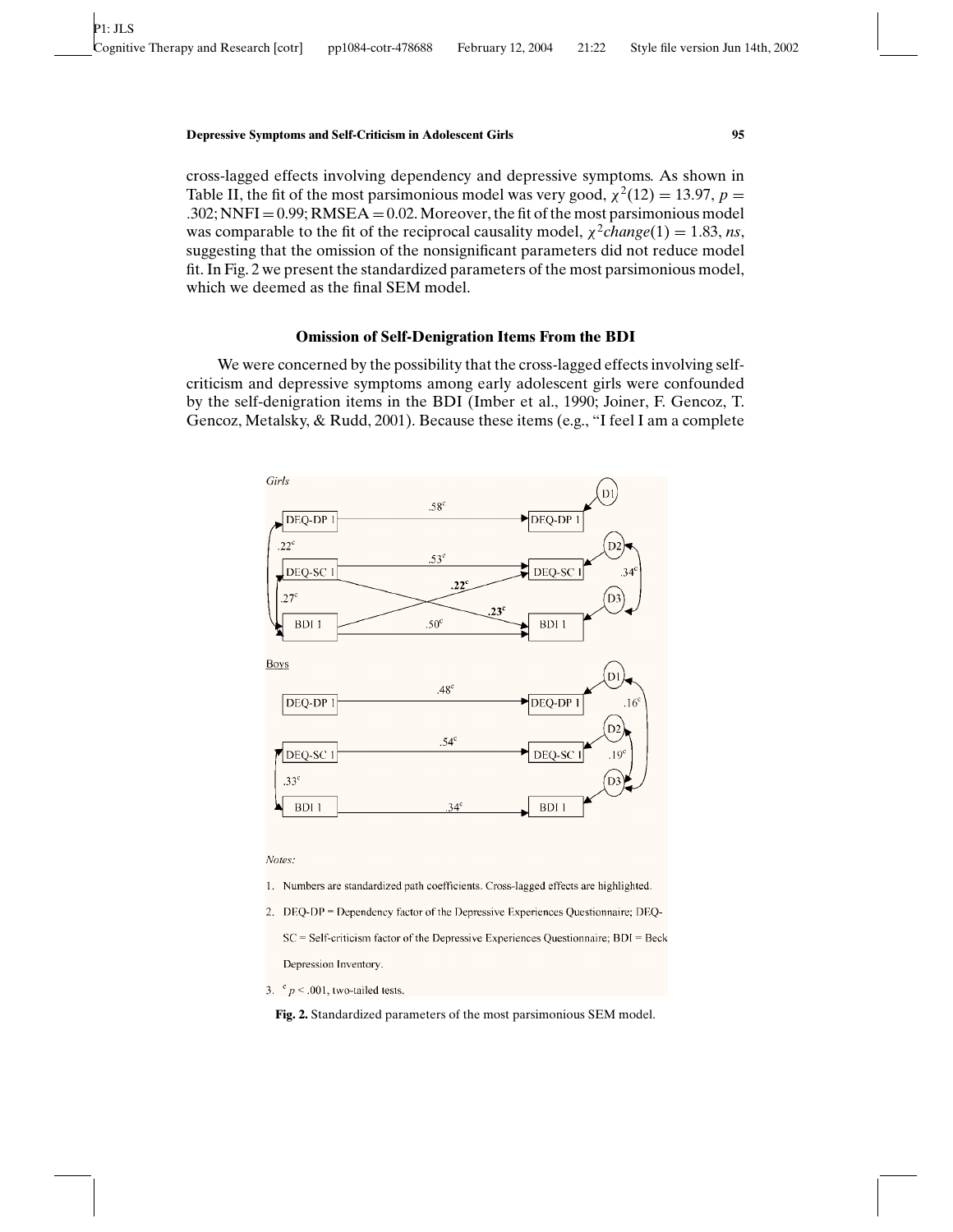failure as a person") are similar in content to items of the DEQ self-criticism subscale, they may serve as the source of the cross-lagged effects involving the two constructs. Hence, we omitted the self-denigration items and recomputed BDI scores, and then repeated the cross-lagged analysis. Results of these analyses were identical to the one described above, suggesting that the self-denigration items of the BDI are not the source of the cross-lagged effects involving self-criticism and depressive symptoms among early adolescent girls.

### **Role of Stressful Life Events**

Although in the introduction we described the current status of the vulnerability model as pertaining to a "main effect" perspective rather than to an interactive/stressdiathesis one, the availability of data on participants' stressful events at both waves of measurement prompted us to examine the role of life events in each of the models tested. In this study, stressful events were measured via the junior high school version of the Adolescent Perceived Event Scale (APES, Compas, Davis, Forsythe, & Wagner, 1987), a commonly used measure of stressful events in adolescence. Participants indicated whether or not each of 108 major events and daily hassles had occurred within the past 3 months and rated the stressfulness of the event on a 5-point scale.

We examined the role of stressful events by utilizing two sets of multiple regression analyses. In the first set, BDI at Time 2 served as outcome. The predictors were BDI1, DEQ dependency or self-criticism at wave 1, stressful events, gender, two-way interactions between the DEQ variables, stressful events and gender, and a three way interaction between these variable. In the second set, DEQ dependency or self-criticism at wave 3 served as outcome. The predictors were DEQ dependency or self-criticism at wave 1, BDI 1, stressful events, gender, two-way interactions between the latter three variables, and a three-way interaction. Analyses were conducted separately with stressful events at Time 1 and at Time 3. With one exception—no statistically significant interactions were found. The exception was a three-way interaction between Time 1 BDI, stressful events, and gender in predicting changes in self-criticism over time,  $F(1, 441) = 7.29$ ,  $p < .01$ ). Probing this interaction, we found different interactive patterns involving depressive symptoms and stressful events among girls and boys**.** Among girls a counter-intuitive pattern was found whereby elevated depression at Time 1 interacted with elevated stress at Time 1 to predict reduced self-criticism over time. In contrast, among boys elevated depression at Time 1 interacted with elevated stress at Time 1 to predict increased, rather than reduced, self-criticism over time. Although herein we report this interaction to encourage future attempts at its replication, we elected to refrain from providing it with a substantive interpretation because (a) it was not predicted on an a priori basis, (b) the pattern found among girls is counterintuitive and runs counter to theoretical considerations whereby depression and stress should augment each other in increasing, rather than decreasing vulnerability. Thus, a conservative approach to this pattern entails refraining from interpreting it until further replications are reported (c) it was the single statistically significant interaction out of eight regression analyses, and hence could have been obtained by chance, and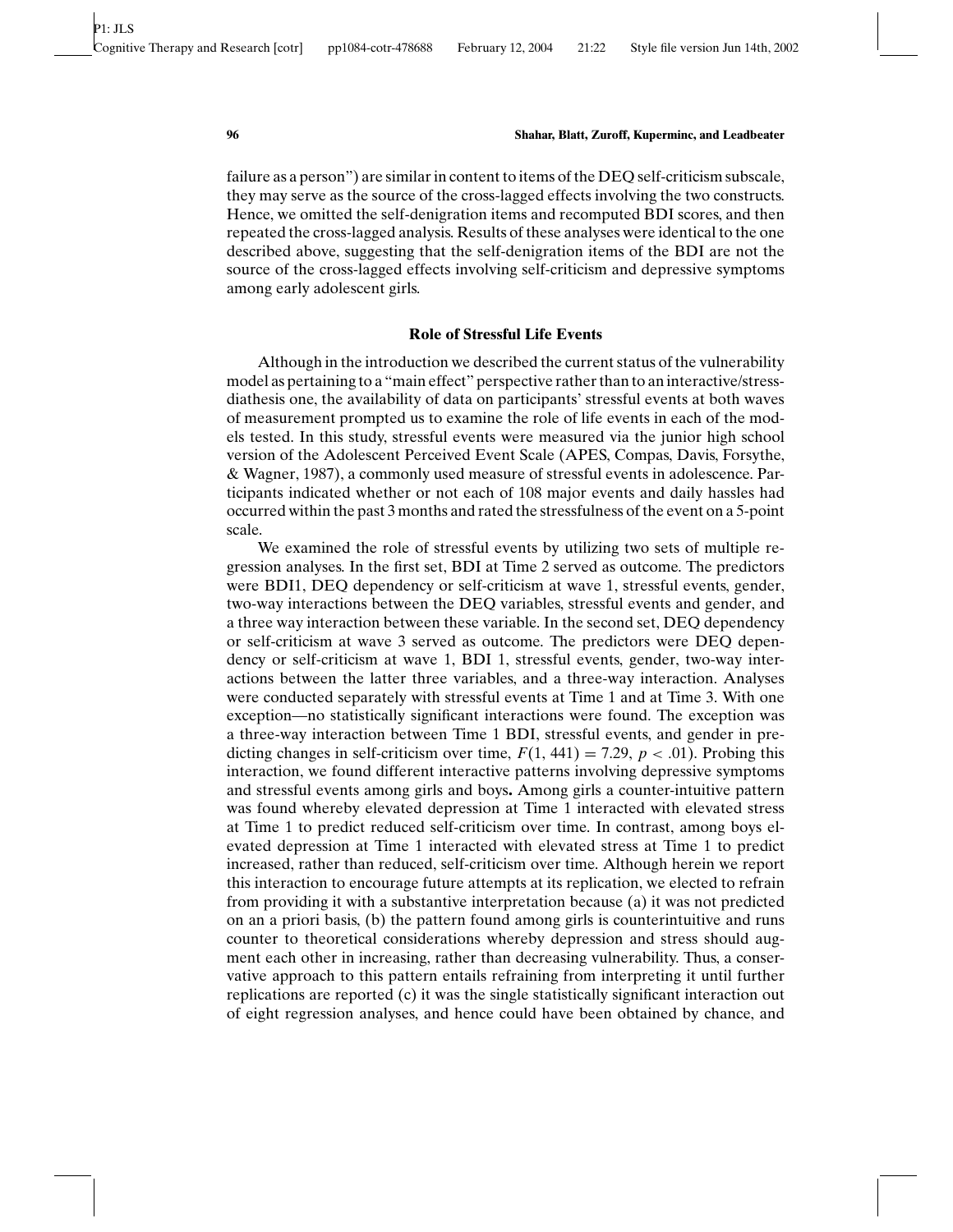(d) higher-order interaction such as the one obtained here are usually unstable and difficult to replicate (Chaplin, 1991).

# **Possible Confounding and Moderating Effects of Age and Ethnicity**

We also examined the possibility that the obtained reciprocal relations between self-criticism and depressive symptoms among girls are either confounded or moderated by girls' age and their ethnicity. To address this possibility, we conducted two sets of analyses. First, we repeated the analyses described above while statistically controlling for the effects of age and ethnicity on changes in self-criticism and depressive symptoms. The same reciprocal relations between self-criticism and depressive symptoms emerged, and the effects of age and ethnicity on changes in these constructs' level over time were not significant. Second, we examined interaction effects of Time 1 levels of self-criticism and depressive symptoms, age, and ethnicity, on Time 2 levels of self-criticism and depressive symptoms. None of these interactions were statistically significant. Thus, age and ethnicity appeared to serve neither as confounds nor as moderators of the results obtained in this study.

# **DISCUSSION**

The debate as to the nature of the relationship between personality and depression served as a central focus of attention in the past two decades of depression research (Coyne & Whiffen, 1995; Flett et al., 1995; Klein, Wonderlich, & Shea, 1997). Whereas previous cognitive and psychodynamic models (Beck, 1983; Blatt, 1974) postulated that personality is a vulnerability factor in depression, Coyne and colleagues (e.g., Coyne et al., 1998; Coyne & Calarco, 1995; Coyne & Gotlib, 1983; Coyne & Whiffen, 1995) argued that cognition and personality are influenced by depression, rather than influence depression.

The present report sheds light on this controversy in several ways. First, in analyzing the premises of the vulnerability and "scar" models, it concludes that these two models are not mutually exclusive, and that their integration gives rise to a third, more complex, *reciprocal causality model*. Second, this study is the first to systematically compare the three theoretical models (i.e., vulnerability, "scar," and reciprocal causality models) using an analytic procedure of choice—that of a crosslagged, structural equation modeling. Third, this study revealed a finding unreported thus far—that depressive symptoms and self-criticism are reciprocally related. Finally, that the reciprocal relations between depressive symptoms and self-criticism are themselves moderated by gender further elucidated the complex relations between personality and depression by showing that such relations might change as a function of other variables.

The longitudinal effect of self-criticism on depressive symptoms among early adolescent girls is consistent with previous research depicting self-criticism as a serious vulnerability factor (for review, see Blatt, 1995; Blatt, Shahar, & Zuroff, 2001; Shahar, 2001). Considerable knowledge has been gained recently about the mechanisms through which self-criticism exerts this effect. Specifically, self-critical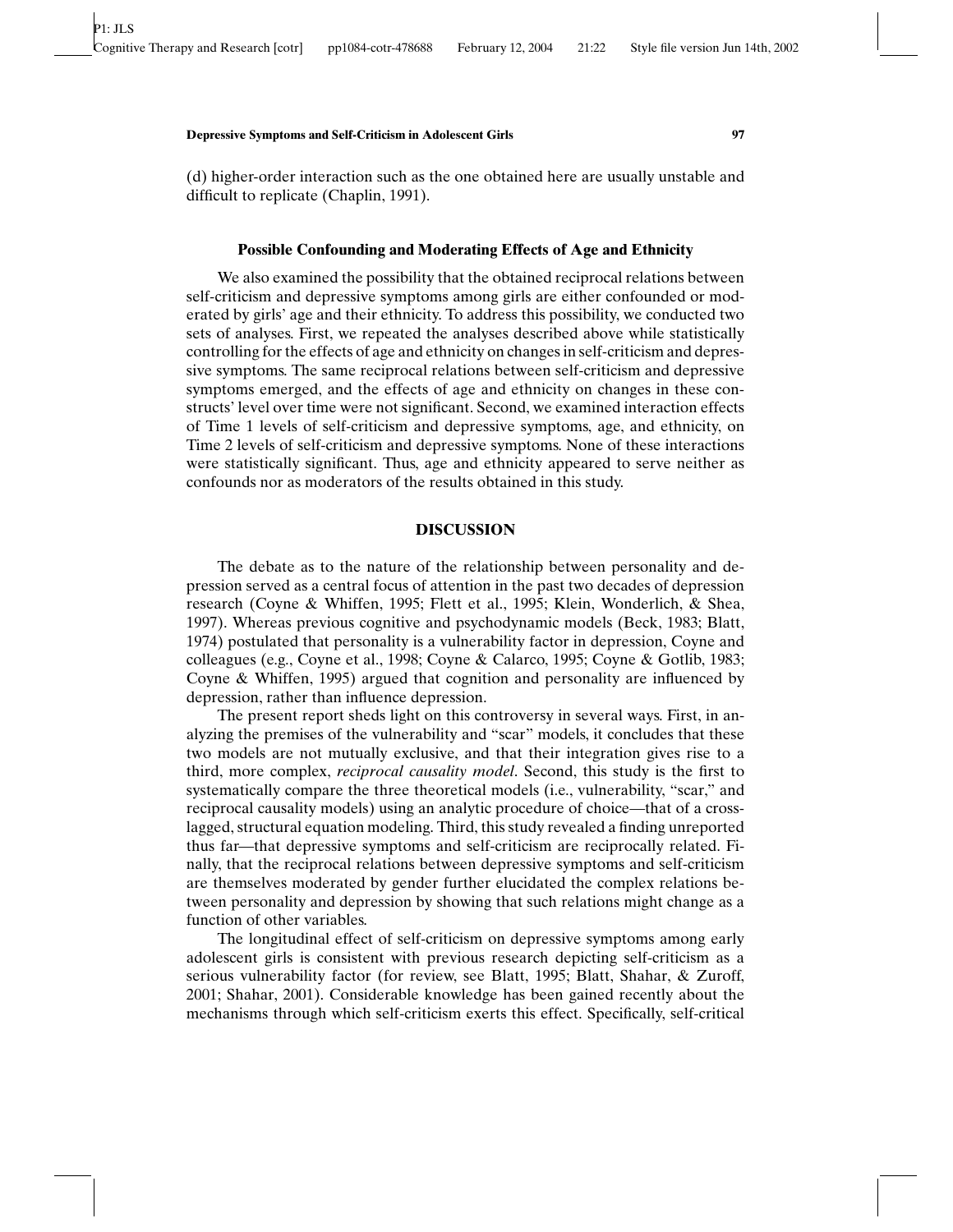individuals generate a particularly malignant social context, which contributes to the development and exacerbation of emotional distress (Aub'e & Whiffen, 1996; Fichman, Koestner, & Zuroff, 1994; Mongrain, 1998; Mongrain, Vettsese, Shuster, & Kendal, 1998; Priel & Shahar, 2000; Shahar & Priel, 2003; Zuroff et al., 2000; Zuroff & Duncan, 1999). The present study adds to the depiction of self-criticism as a powerful vulnerability factor by demonstrating that among early adolescent girls, this factor not only influences depressive symptoms, but is also influenced by these symptoms. Thus, at least among early adolescent girls, depressive symptoms and self-criticism appears to be implicated in a vicious phenomenological cycle: The tendency of some girls to set unrealistically high self-standards and adopt a punitive stance towards the self when these standards are not met renders these girls vulnerable to develop depressive symptoms. Concurrently, the tendency of these girls to experience depressive symptoms exacerbates their self-critical stance. In all likelihood, this vicious cognitive cycle persists in late adolescence and young adulthood, thereby contributing to the chronic nature of depression (Joiner, 2000)

Although previous research has shed considerable light on the mechanisms of the effect of self-criticism on depressive symptoms, little is known about mechanisms through which depressive symptoms might increase self-criticism. Nevertheless, several hypothetical mechanisms can be considered. First, *cognitive mechanisms* may mediate the effect of depressive symptoms on self-criticism. Depressed mood increases individuals' self-focused attention (Salovey, 1992), making negative self-schema more accessible (Persons & Miranda, 1992; Segal & Ingram, 1994; Teasdale, 1983). Second, depressive symptoms bring about *functional impairments*, such as reduced academic functioning (Haines, Norris, & Kashy, 1996; Kaltiala-Heino, Rimpelae, & Rantanen, 1998; Vincenzi, 1987), which may contribute in turn to elevated self-criticism. Finally, depressive symptoms are likely to influence selfcriticism via *interpersonal mechanisms*. The rejections and confrontations (Coyne, 1976b; Hammen, 1991; Joiner, 1994) that are frequently generated by depressive symptoms may decrease individuals' self-confidence about their interpersonal skills, thereby increasing self-criticism.

Why, then, did depressive symptoms not increase self-criticism among boys? In attempting to explain this somewhat unexpected null finding, we were reminded that the inverse effect, that of self-criticism on depressive symptoms, was also statistically significant among girls, but not among boys. Thus, our findings imply that in early adolescence, depressive symptoms and self-criticism influence each other among girls, but not among boys. Because of the relative dearth of systematic studies of gender differences in the link between personality and depression during adolescence, a definite explanation for the pattern reported here awaits further research. However, it is possible that this gender difference is related to another documented gender difference in levels of depression that is found in this age group. Specifically, the age group studied herein (i.e., 11–14) is the very age group in which girls begin to report significantly higher levels of depression, as compared to boys (Compass, Ey,  $\&$ Grant, 1994). Possibly, a *threshold process* is operative, such that depression is linked to other psychosocial variables (e.g., self-criticism) only when it reaches a certain level. To the extent that such threshold exists, it might be in this age among girls, but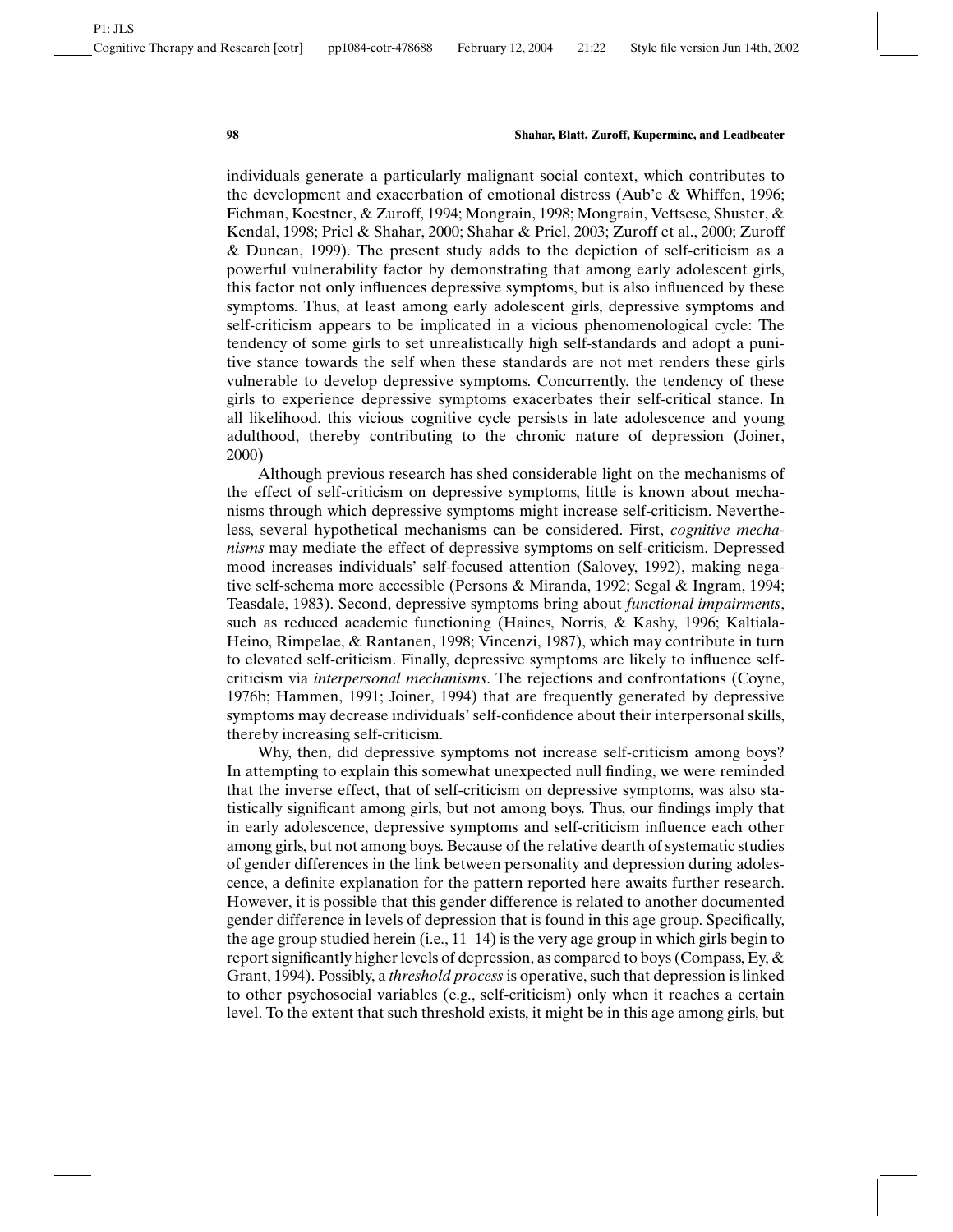#### **Depressive Symptoms and Self-Criticism in Adolescent Girls 99**

not among boys, leading to stronger cross-lagged associations between self-criticism and depressive symptoms.

In this study, dependency did not predict depressive symptoms over time in either gender. Although this null finding stands in contrast to the traditional conceptualizations of dependency as a risk factor, it is consistent with recent research on dependency (see Bornstein, 1998, for review). Psychometric studies of the adult and adolescent versions of the DEQ, for example, demonstrate that the dependency factor of the DEQ-A includes items that tap more immature dependence, as well as more mature and adaptive form of relatedness (Blatt, Zohar, Quinlan, Luthar, & Hart, 1996; Blatt, Zohar, Quinlan, Zuroff, & Mongrain, 1995; Henrich, Blatt, Zohar, Kuperminc, & Leadbeater, 2000; Rude & Burnham, 1995). In these studies, "dependence" correlated more strongly than "relatedness" with depression and measures of psychopathology (Blatt et al., 1995, 1996), whereas "relatedness" correlated with several measures of well-being, including warmth and efficacy (Blatt et al., 1996) and interpersonal competence (Henrich et al., 2000). Similarly, Mongrain (1998) and Priel, Shahar, and their colleagues (Priel & Shahar, 2000; Shahar & Priel, 2003) demonstrated the when the distress-related variance of the DEQ-dependency factor is partialled out, this factor predicts elevated levels of social support and positive life events. Thus, mounting evidence suggests the possibility of resilience—alongside possible risks—in the construct of dependency (Bornstein, 1998).

Several qualifications and suggestions for further research should be outlined. First, although findings of this study are consistent with the reciprocal causality theoretical model, we are reminded that nonexperimental studies such as this one are limited in terms of their ability to ascertain causal relations between variables. Consequently, we cannot rule out the possibility that these reciprocal relations between the two clinical variables are accounted for by their shared variance with a third, unexamined variable. Hence, future research should replicate the results presented here while controlling for additional pertinent variables. Similarly, the possibility that shared method variance might have contributed to the results obtained should be addressed by examining the relations between self-criticism and depressive symptoms using a variety of assessment instruments.

Second, our findings were obtained with a population of early adolescents, and thus may not necessarily generalize to other age groups. In comparison to this study, Zuroff et al. (1990) found weaker cross-lagged relations between dependency, selfcriticism, and depressive symptoms in female college students: these personality constructs did not predict depressive symptoms over time, and depressive symptoms had only a nearly significant effect of self-criticism over time. It is possible that among females, depression might be more stable in young adulthood than in adolescence. The reciprocal relations between self-criticism and depressive symptoms may be particularly strong in adolescence, when gender issues are salient, but these relations may weaken over time.

Third, although the constructs of self-criticism and autonomy are frequently used interchangeably (e.g., Coyne & Whiffen, 1995), caution should be exercised in concluding that the findings obtained here also describe the relations between autonomy and depressive symptoms. Despite theoretical similarities between these constructs, only a modest empirical overlap was obtained between measures of these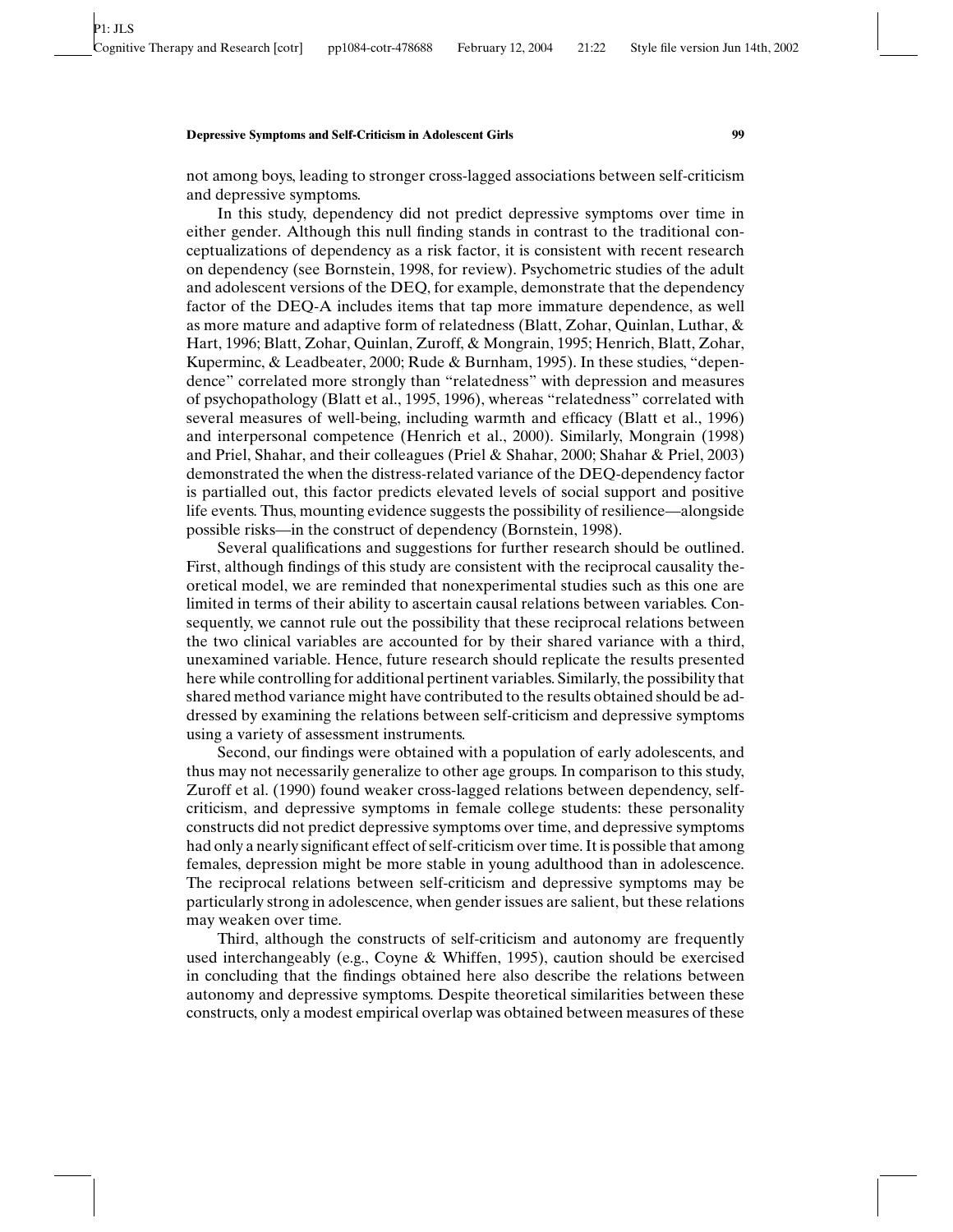two constructs (e.g., Rude & Burnham, 1993). It is incumbent on future studies to determine the extent to which depressive symptoms and autonomy and/or sociotropy are reciprocally related.

Finally, in this study we did not document participants' history of major depressive episode(s). Given that the population ranged in age from  $11$  to  $14$ , the vast majority of the participants probably did not have a history of depression. This, coupled with the fact that the focus of this study was on continuous scores of depressive symptoms rather than a psychiatric diagnosis of depression, suggest that scarring of personality by depression should be construed in relative, rather than absolute terms. However, recent evidence suggests that in adolescence, even "subclinical" levels of depressive symptoms predict serious interpersonal impairment (Gotlib, Lewinson, & Seeley, 1995), as well as subsequent major depression and substance abuse (Lewinson, Solomon, Seeley, & Zeiss, 2000). The present study extends these findings by demonstrating that such depression not only brings about interpersonal impairment and predisposes individuals to full-blown depression and psychopathology, but it also increases their personal vulnerability to depression.

# **ACKNOWLEDGMENT**

This research was made possible by a grant from the William T. Grant Foundation to Bonnie Leadbeater and Sidney Blatt.

### **REFERENCES**

- Arbuckle, J. L. (1999). *AMOS: A structural equation modeling software*. Chicago, IL: Small Waters Corporation.
- Aub'e, J., & Whiffen, V. E. (1996). Depressive styles and social acuity: Further further evidence for distinct interpersonal correlates of dependency and self-criticism. *Communication Research*, *23,* 407–424.
- Bartelstone, J. H., & Trull, T. J. (1995). Personality, life events and depression. *Journal of Personality Assessment*, *64,* 279–294.
- Beck, A. T. (1967). *Depression: Causes and treatment*. Philadelphia: University of Pennsylvania Press.
- Beck, A. T. (1983). *Cognitive therapy for depression: New perspectives*. In P. J. Clayton & J. E. Barett (Eds.), *Treatment of depression: Old controversies and new approaches* (pp. 265–290). New York: Raven.
- Beck, A. T., Carlson, G. A., Russell, A. T., & Brownfield, F. E. (1987). The use of depression rating instruments in developmentally and educationally delayed adolescents. *Journal of the American Academy of Child and Adolescent Psychiatry*, *26,* 97–100.
- Beck, A. T., Steer, R. A., & Garbin, M. G. (1988). Psychometric properties of the Beck Depression Inventory: Twenty-five years of evaluation. *Clinical Psychology Review*, *8,* 77–100.
- Bentler, P. M., & Bonett, D. G. (1980). Significance tests and goodness of fit in the analysis of covariance structures. *Psychological Bulletin*, *88,* 588–606.
- Bentler, P. M., & Mooijaart, A. (1989). Choice of structural equation models via parsimony: A rational based on precision. *Psychological Bulletin*, *106,* 315–317.
- Blatt, S. J. (1974). Levels of object representation in anaclitic and introjective depression. *Psychoanalytic Study of the Child*, *29,* 107–157.
- Blatt, S. J. (1995). The destructiveness of perfectionism: Implications for the treatment of depression. *American Psychologist*, *50,* 1003–1020.
- Blatt, S. J., D'Afflitti, J. P., & Quinlan, D. M. (1976). Experiences of depression in normal young adults. *Journal of Abnormal Psychology*, *85,* 383–389.
- Blatt, S. J., Hart, B., Quinlan, D. M., Leadbeater, B., & Auerbach, J. (1993). Interpersonal and selfcritical dysphoria and behavioral problems in adolescents. *Journal of Youth and Adolescence*, *22,* 253– 269.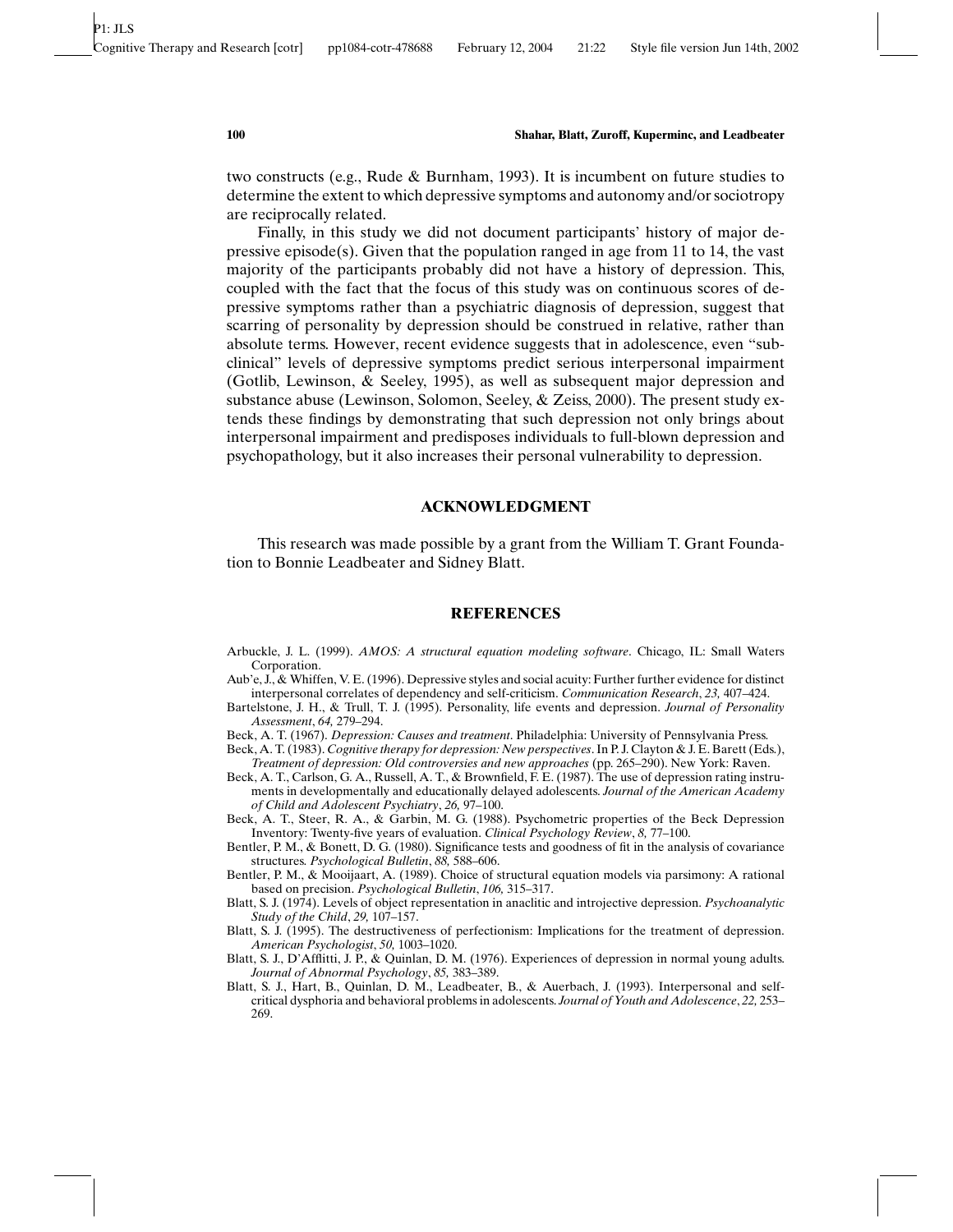#### **Depressive Symptoms and Self-Criticism in Adolescent Girls 101**

- Blatt, S. J., Schaffer, C. E., Bers, S. A., & Quinlan, D. M. (1992). Psychometric properties of the Adolescent Depressive Experiences Questionnaire. *Journal of Personality Assessment*, *59,* 82–98.
- Blatt, S. J., Shahar, G., & Zuroff, D. C. (2001). The anaclitic (sociotropic) and introjective (autonomous) dimensions. *Psychotherapy*, *38,* 449–454.
- Blatt, S. J., Zohar, A., Quinlan, D. M., Luthar, S. S., & Hart, B. (1996). Levels of relatedness within the dependency factor of the Depressive Experiences Questionnaire for Adolescents. *Journal of Personality Assessment*, *67,* 52–71.
- Blatt, S. J., Zohar, A. H., Quinlan, D. M., Zuroff, D. C., & Mongrain, M. (1995). Subscales within the dependency factor of The Depressive Experiences Questionnaire. *Journal of Personality Assessment*, *64,* 319–339.
- Blatt, S. J., & Zuroff, D. C. (1992). Interpersonal relatedness and self-definition: Two prototypes for depression. *Clinical Psychology Review*, *12,* 527–562.
- Bornstein, R. F. (1995). *The dependent personality*. New-York: Guilford, Press.
- Bornstein, R. F. (1998). Depathologizing dependency. *Journal of Nervous and Mental Disease*, *186,* 67–73.
- Brown, G. W., & Harris, T. (1978). *Social origins of depression: A study of psychiatric disorders in women.* London: Tavistock.
- Chaplin, W. F. (1991). The next generation of moderator research in personality psychology. *Journal of Personality*, *59,* 143–178.
- Compas, B. E., Davis, G. E., Forsythe, C. J., & Wagner, B. (1987). Assessment of major and daily stressful events during adolescence: The Adolescent Perceived Event Scale. *Journal of Consulting and Clinical Psychology*, *66,* 534–541.
- Compas, B. E., Ey, S., & Grant, K. E. (1994). Taxonomy, assessment, and diagnosis of depression during adolescence. *Psychological Bulletin*, *114,* 323–344.
- Coyne, J. C. (1976a). Toward an interpersonal description of depression. *Psychiatry*, *39,* 28–40.
- Coyne, J. C. (1976b). Depression and the response of others. *Journal of Abnormal Psychology*, *85,* 186–193.
- Coyne, J. C. (1994). Self-report distress. Analog or ersatz depression? *Psychological Bulletin*, *116,* 29–45.
- Coyne, J. C., & Calarco, M. (1995). The experience of depression: Results from focus groups. *Psychiatry*, *58,* 149–163.
- Coyne, J. C., Gallo, S. M., Klinkman, M. S., & Calarco, M. M. (1998). Effects of recent and past major depression and distress on self-concept and coping. *Journal of Abnormal Psychology*, *107,* 86–96.
- Coyne, J. C., & Gotlib, I. H. (1983). The role of cognition in depression: A critical appraisal. *Psychological Bulletin*, *94,* 472–505.
- Coyne, J. C., & Gotlib, I. (1986). Studying the role of cognition in depression: Well-trodden paths and cul-de-sacs. *Cognitive Therapy and Research*, *10,* 695–705.
- Coyne, J. C., & Whiffen, V. E. (1995). Issues in personality as diathesis for depression: The case of sociotropy-dependency and autonomy-self-criticism. *Psychological Bulletin*, *118,* 358–378.
- Davila, J., Burge, D., & Hammen, C. (1997). Why does attachment style change? *Journal of Personality and Social Psychology*, *73,* 826–838.
- Dunkley, D. M., & Blankstein, K. R. (2000). Self-critical perfectionism, coping, hassles, and current distress: A structural equation modeling approach. *Cognitive Therapy and Research*, *24,* 713–730.
- Dunkley, D. M., Blankstein, K. R., Halsall, J., Williams, M., & Winkworth, G. (2000). The relation between perfectionism and distress: Hassles, coping, and perceived social support as mediators and moderators. *Journal of Counseling Psychology*, *47,* 437–453.
- Fichman, L., Koestner, R., & Zuroff, D. C. (1994). Depressive styles in adolescence: Assessment, relation to social functioning and developmental trends. *Journal of Youth and Adolescence*, *23,* 315–330.
- Flett, G. L., Hewitt, P. L., Endler, N. S., & Bagby, R. M. (1995). Conceptualization and assessment of personality factors in depression. *European Journal of Personality*, *9,* 309–350.
- Gotlib, I. H., Lewinsohn, P. M., & Seeley, J. R. (1995). Symptoms versus a diagnosis of depression: Differences in psychosocial functioning. *Journal of Consulting and Clinical Psychology*, *63,* 90–100.
- Haines, M. E., Norris, M. P., & Kashy, D. A. (1996). The effects of depressed mood on academic performance in college students. *Journal of College Student Development*, *37,* 519–526.
- Hammen, C. (1991). The generation of stress in the course of unipolar depression. *Journal of Abnormal Psychology*, *100,* 555–561.
- Hammen, C., Marks, T., Mayol, A., & DeMayo, R. (1985). Depressive self-schemes, life stress, and vulnerability to depression*. Journal of Abnormal Psychology*, *98,* 154–160.
- Hays, R. D., Marshall, G. N., Wang, E. Y. I., & Sherbourne, C. D. (1994). Four years cross-lagged associations between physical and mental health in a medical outcome study. *Journal of Consulting and Clinical Psychology*, *62,* 441–449.
- Henrich, C., Blatt, S. J., Zohar, A., Kuperminc, G. P., & Leadbeater, B. J. (2000). Levels of interpersonal concerns and social functioning in early adolescent boys and girls. *Journal of Personality Assessment*, *76,* 48–67.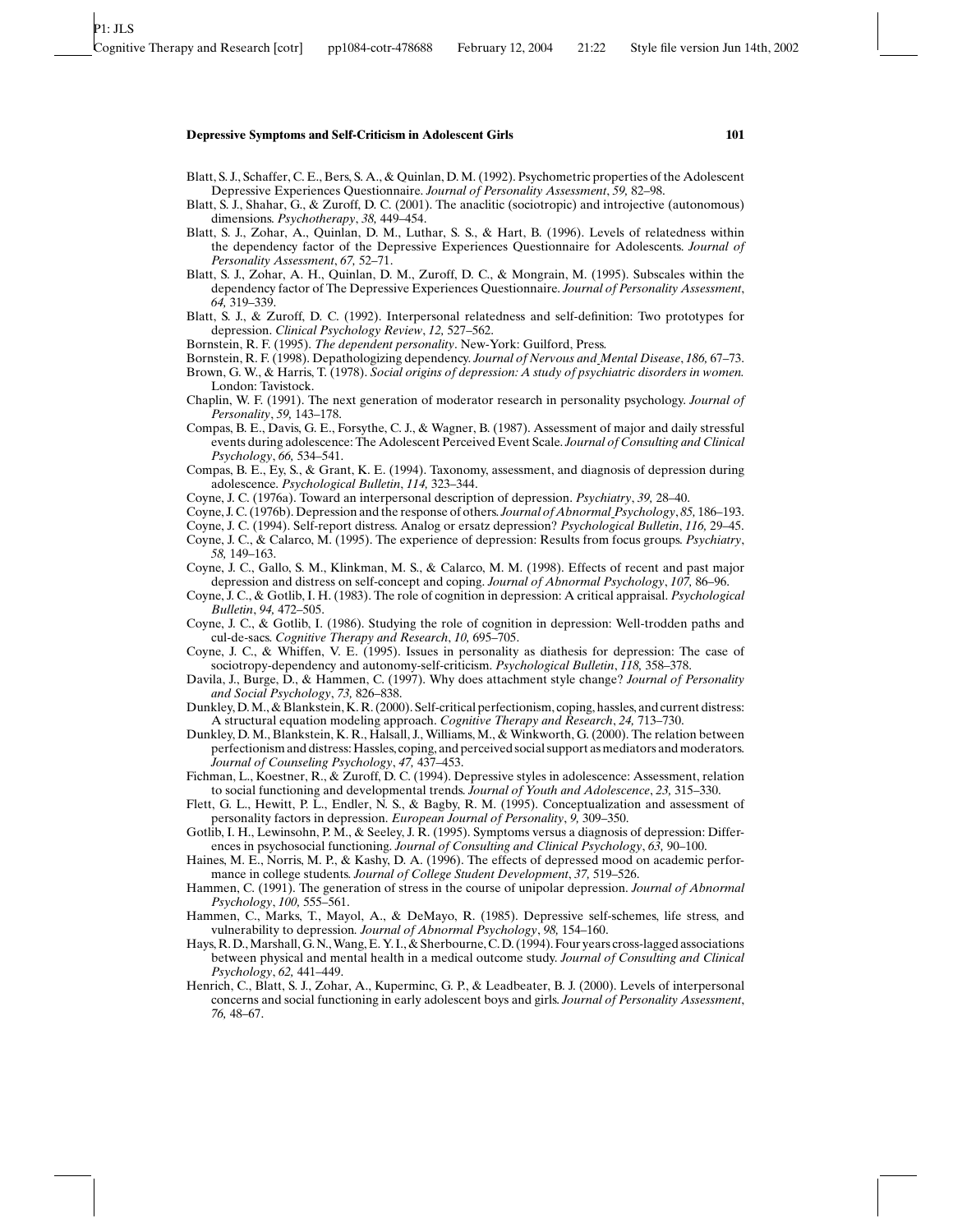- Hoyle, R. H., & Smith, G. T. (1994). Formulating research questions as structural equation models: A conceptual overview. *Journal of Consulting and Clinical Psychology*, *63,* 429–440.
- Imber S. D., Pilkonis, P. A., Sotsky, S. M., Elkin, I., Watkins, J. T., Collins, J., et al. (1990). Mode-specific effects among three treatments for depression. *Journal of Consulting and Clinical Psychology*, *58,* 352–359.
- Joiner, T. E. (1994). Contagious depression: Existence, specificity to depressive symptoms, and the role of reassurance seeking. *Journal of Personality and Social Psychology*, *67,* 287– 296.
- Joiner, T. E. (2000). Depression's vicious scree: Self-propagating and erosive processes in depression chronicity. *Clinical Psychology Science and Practice*, *7,* 203–218.
- Joiner, T. E., Coyne, J. C., & Blalock, J. (1998). On the interpersonal nature of depression: Overview and synthesis. In T. E. Joiner & J. C. Coyne (Eds.), *The interpersonal nature of depression* (pp. 3–19). Washington DC: American Psychological Association.
- Joiner, T. E., Jr., Gencoz, F., Gencoz, T., Metalsky, G. I., & Rudd, M. D. (2001). The relation of self-hatred and sucidality in people with schizophrenia-spectrum symptoms. *Journal of Psychopathology and Behavioral Assessment*, *23,* 107–115.
- Kaltiala-Heino, R., Rimpelae, M., & Rantanen, P. (1998). School performance and self-reported depressive symptoms in middle adolescence. *Psychiatria Fennica*, *29,* 40–49.
- Klein, M. H., Wonderlich, S., & Shea, M. T. (1997). Models of relationships between personality and depression: Toward a framework for theory and research. In M. J. Klein, D. J. Kupfer, & M. T. Shea (Eds.), *Personality and depression: A current view*. New-York: Guilford.
- Leadbeater, B. J., Kuperminc, G. P., Blatt, S. J., & Hertzog, C. (1999). A multivariate mode of gender differences in adolescent's internalizing and externalizing problems. *Developmental Psychology*, *35,* 1268–1282.
- Lewinson, P. M., Solomon, A., Seeley, J. R., & Zeiss, A. (2000). Clinical implications of "subthreshold" depressive symptoms. *Journal of Abnormal Psychology*, *109,* 345–351.
- Luthar, S. S., & Blatt, S. J. (1995). Differential vulnerability of dependency and self-criticism among disadvantaged teenagers. *Journal of Research on Adolescence*, *5,* 431–449.
- Marmor, G. S., & Montemayor, R. (1977). The cross-lagged panel design: A review. *Perceptual and Motor Skills*, *45,* 883–893.
- Mongrain, M. (1998). Parental representations and support-seeking behavior related to dependency and self-criticism. *Journal of Personality*, *66,* 151–173.
- Mongrain, M., Vettese, L. C., Shuster, B., & Kendal, N. (1998). Perceptual biases, affect, and behavior in the relationships of dependents and self-critics. *Journal of Personality and Social Psychology*, *75,* 230–241.
- Mongrain, M., & Zuroff, D. C. (1994). Ambivalence over emotional expression and negative life events: Mediators of depressive symptoms in dependent and self-critical individuals. *Personality and Individual Differences*, *16,* 447–458.
- Monroe, S. M., & Simons, A. D. (1991). Diathesis-stress theories in the context of life stress research: Implication for the depressive disorders. *Psychological Bulletin*, *110,* 406–425.
- Nolen-Hoeksema, S. (1990). *Sex differences in depression*. Stanford, CA: Stanford University Press.
- Persons, J. B., & Miranda, J. (1992). Cognitive theories of vulnerability to depression: Reconciling negative evidence. *Cognitive Therapy and Research*, *16,* 485–502.
- Priel, B., & Shahar, G. (2000). Dependency, self-criticism, social context and distress: Comparing moderating and mediating models. *Personality and Individual Differences*, *28,* 515–525.
- Robins, C. J. (1995). Personality-event interaction models of depression. *European Journal of Personality*, *9,* 367–378.
- Rhode, P., Lewinsohn, P. M., & Seeley, J. R. (1990). Are people changed by the experience of having an episode of depression? A further test of the "scar" hypothesis. *Journal of Abnormal Psychology*, *99,* 264–271.
- Rude, S. S., & Burnham, B. L. (1993). Do interpersonal and achievement vulnerabilities interact with congruent events to predict depression? Comparison of the DEQ, SAS, DAS, and combined scales. *Cognitive Therapy and Research*, *17,* 531–548.
- Rude, S. S., & Burnham, B. L. (1995). Connectedness and neediness: Factors of The DEQ and SAS dependency scales. *Cognitive Therapy and Research*, *19,* 323–340.
- Salmela-Aro, K., & Nurmi, J. (1996). Depressive symptoms and personal project appraisals: A cross-lagged longitudinal study. *Personality and Individual Differences*, *21,* 373–381.
- Salovey, P. (1992). Mood-induced self-focused attention. *Journal of Personality and Social Psychology*, *62,* 699–707.
- Santor, D. A., Bagby, R. M., & Joffe, R. T. (1997). Evaluating stability and change in personality and depression. *Journal of Personality and Social Psychology*, *73,*